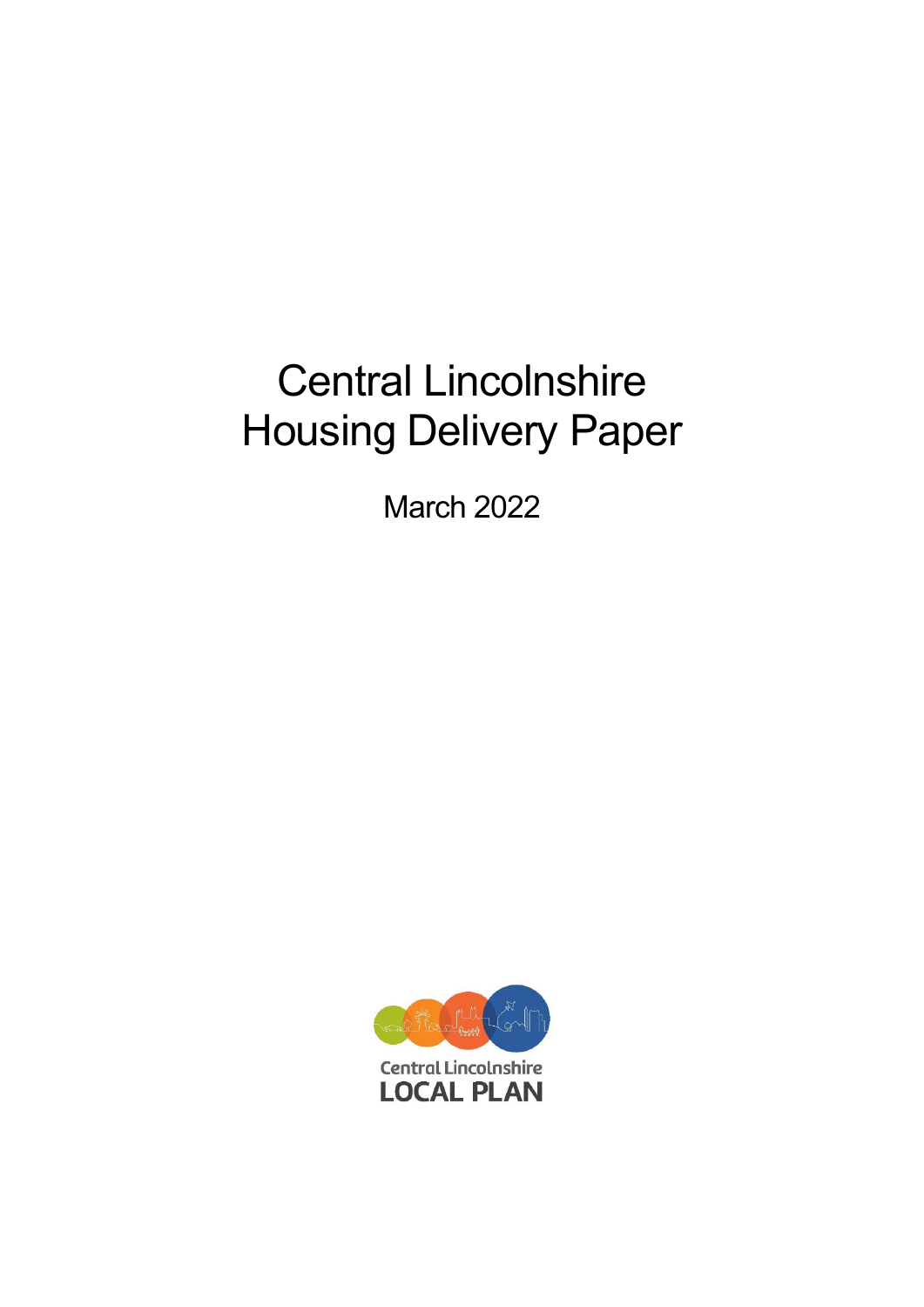# **Contents**

| $\mathbf{1}$ . |  |
|----------------|--|
| 2.             |  |
|                |  |
|                |  |
| 3.             |  |
| 4.             |  |
|                |  |
|                |  |
| 5.             |  |
| 6.             |  |
| 7.             |  |
| 8.             |  |
| 9.             |  |
|                |  |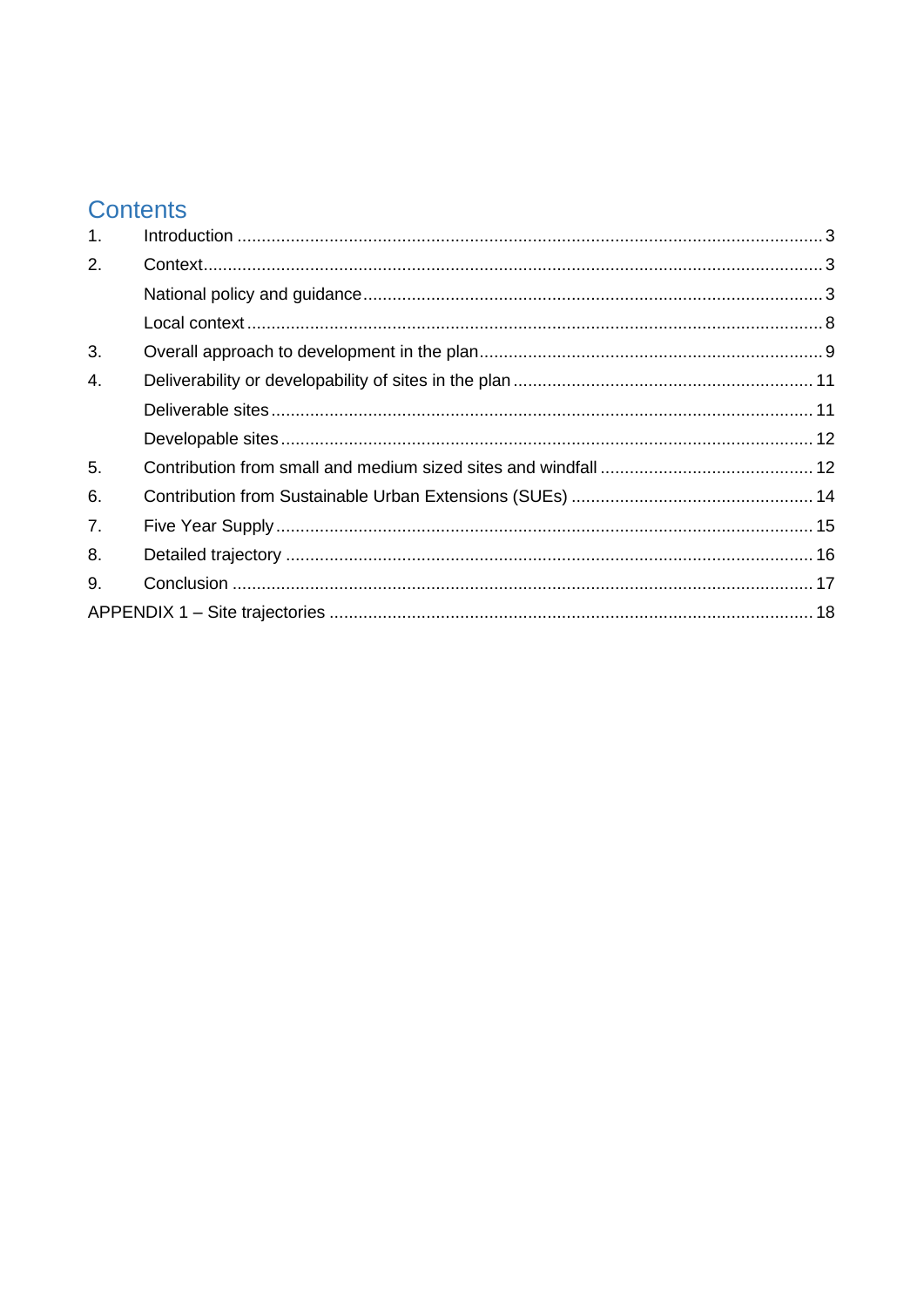# <span id="page-2-0"></span>1. Introduction

- 1.1. This paper sets out the details behind the sites in the Local Plan and should be read alongside the Housing Site Allocations Evidence Report (reference HOU002a-f), the Housing Growth Options Paper (ref. STA011), the Housing and Economic Land Availability Assessment (HELAA) (ref. HOU003), and the latest Five Year Land Supply Report October 2021 (ref. HOU008) in particular to provide an overview of housing growth in the plan.
- 1.2. It looks at how the approach taken in Central Lincolnshire is consistent with national policy and seeks to summarise some of the evidence behind the sites to demonstrate its deliverability across the plan period.

# <span id="page-2-1"></span>2. Context

# National policy and guidance

- <span id="page-2-2"></span>2.1. The National Planning Policy Framework (NPPF) was most recently updated in July 2021 and it sets out in some detail the expectations of Local Plans in relation to the delivery of housing development.
- 2.2. Paragraph 23 of the NPPF is within the plan-making chapter of the document. It requires that:

… *Strategic policies should provide a clear strategy for bringing sufficient land forward, and at a sufficient rate, to address objectively assessed needs over the plan period, in line with the presumption in favour of sustainable development. This should include planning for and allocating sufficient sites to deliver the strategic priorities of the area (except insofar as these needs can be demonstrated to be met more appropriately through other mechanisms, such as brownfield registers or nonstrategic policies).*

### 2.3. Paragraph 68 of the NPPF states that:

*Strategic policy-making authorities should have a clear understanding of the land available in their area through the preparation of a strategic housing land availability assessment. From this, planning policies should identify a sufficient supply and mix of sites, taking into account their availability, suitability and likely economic viability. Planning policies should identify a supply of:*

- *a) specific, deliverable sites for years one to five of the plan period; and*
- *b) specific, developable sites or broad locations for growth, for years 6-10 and, where possible, for years 11-15 of the plan.*

The glossary then goes onto set out the definition of 'deliverable' and 'developable' as follows:

*Deliverable: To be considered deliverable, sites for housing should be available now, offer a suitable location for development now, and be achievable with a realistic prospect that housing will be delivered on the site within five years. In particular:*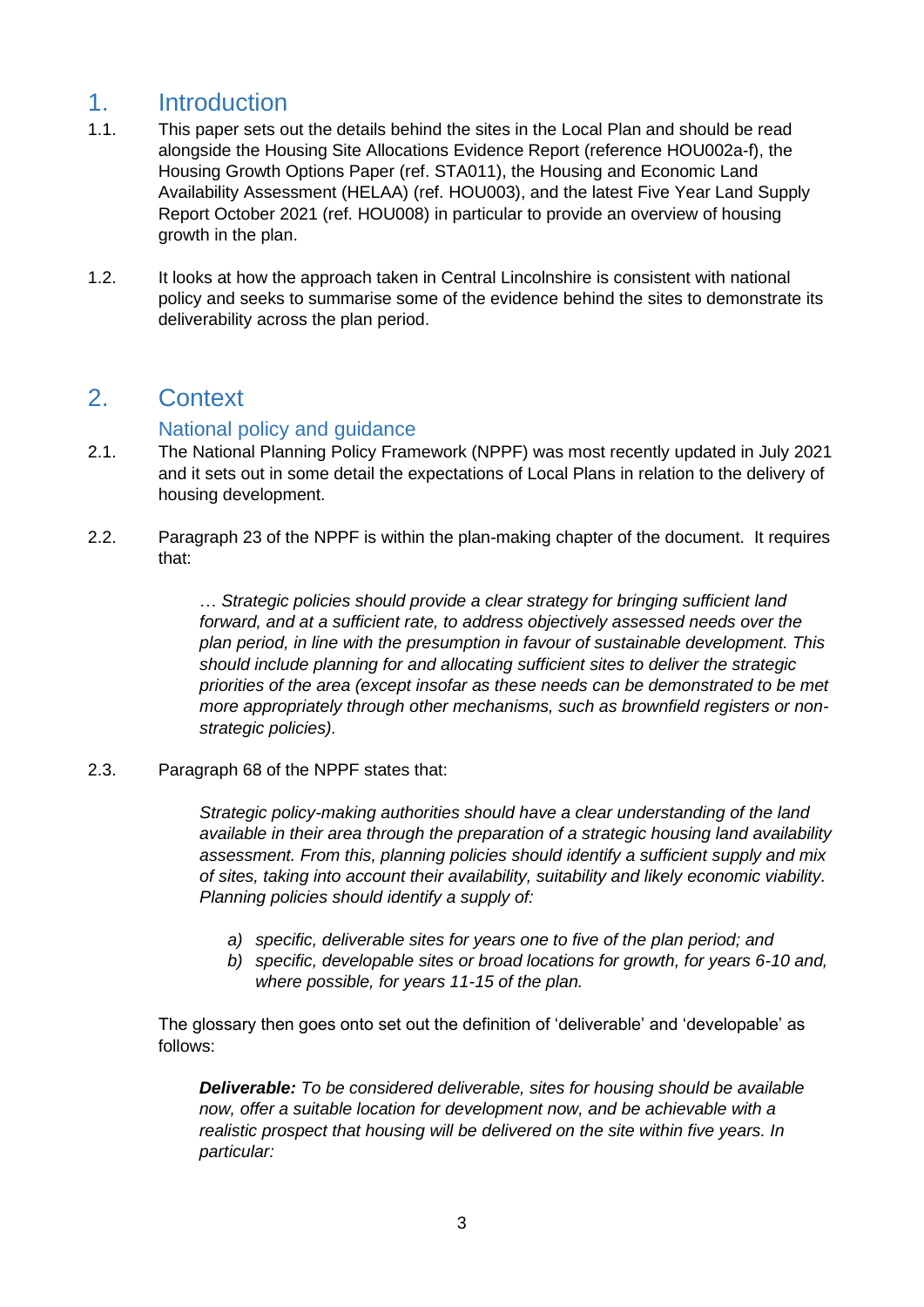- *a) sites which do not involve major development and have planning permission, and all sites with detailed planning permission, should be considered deliverable until permission expires, unless there is clear evidence that homes will not be delivered within five years (for example because they are no longer viable, there is no longer a demand for the type of units or sites have long term phasing plans).*
- *b) where a site has outline planning permission for major development, has been allocated in a development plan, has a grant of permission in principle, or is identified on a brownfield register, it should only be considered deliverable where there is clear evidence that housing completions will begin on site within five years.*

*Developable: To be considered developable, sites should be in a suitable location for housing development with a reasonable prospect that they will be available and could be viably developed at the point envisaged.*

This sets out the expectations for sites being allocated in a Local Plan in terms of how they should be assessed. Only deliverable sites should be included in the first five years with sites that are developable being included for the remainder of the plan period.

2.4. Paragraph 69 of the NPPF then goes onto set out the national approach for small and medium sites:

> *Small and medium sized sites can make an important contribution to meeting the housing requirement of an area, and are often built-out relatively quickly. To promote the development of a good mix of sites local planning authorities should:*

- *a) identify, through the development plan and brownfield registers, land to accommodate at least 10% of their housing requirement on sites no larger than one hectare; unless it can be shown, through the preparation of relevant plan policies, that there are strong reasons why this 10% target cannot be achieved;*
- *b) use tools such as area-wide design assessments and Local Development Orders to help bring small and medium sized sites forward;*
- *c) support the development of windfall sites through their policies and decisions – giving great weight to the benefits of using suitable sites within existing settlements for homes; and*
- d) *work with developers to encourage the sub-division of large sites where this could help to speed up the delivery of homes.*

This further emphasises the requirement to include a diverse range of sites in the housing supply, particularly smaller sites that will usually be built out by small and mid-sized enterprise (SME) developers. Paragraph 70 also encourages neighbourhood plans to give particular consideration to the opportunities for allocating small and medium-sized sites.

2.5. Paragraph 71 of the NPPF then sets out the national policy for windfall sites where it says:

> *Where an allowance is to be made for windfall sites as part of anticipated supply, there should be compelling evidence that they will provide a reliable source of supply. Any allowance should be realistic having regard to the strategic housing*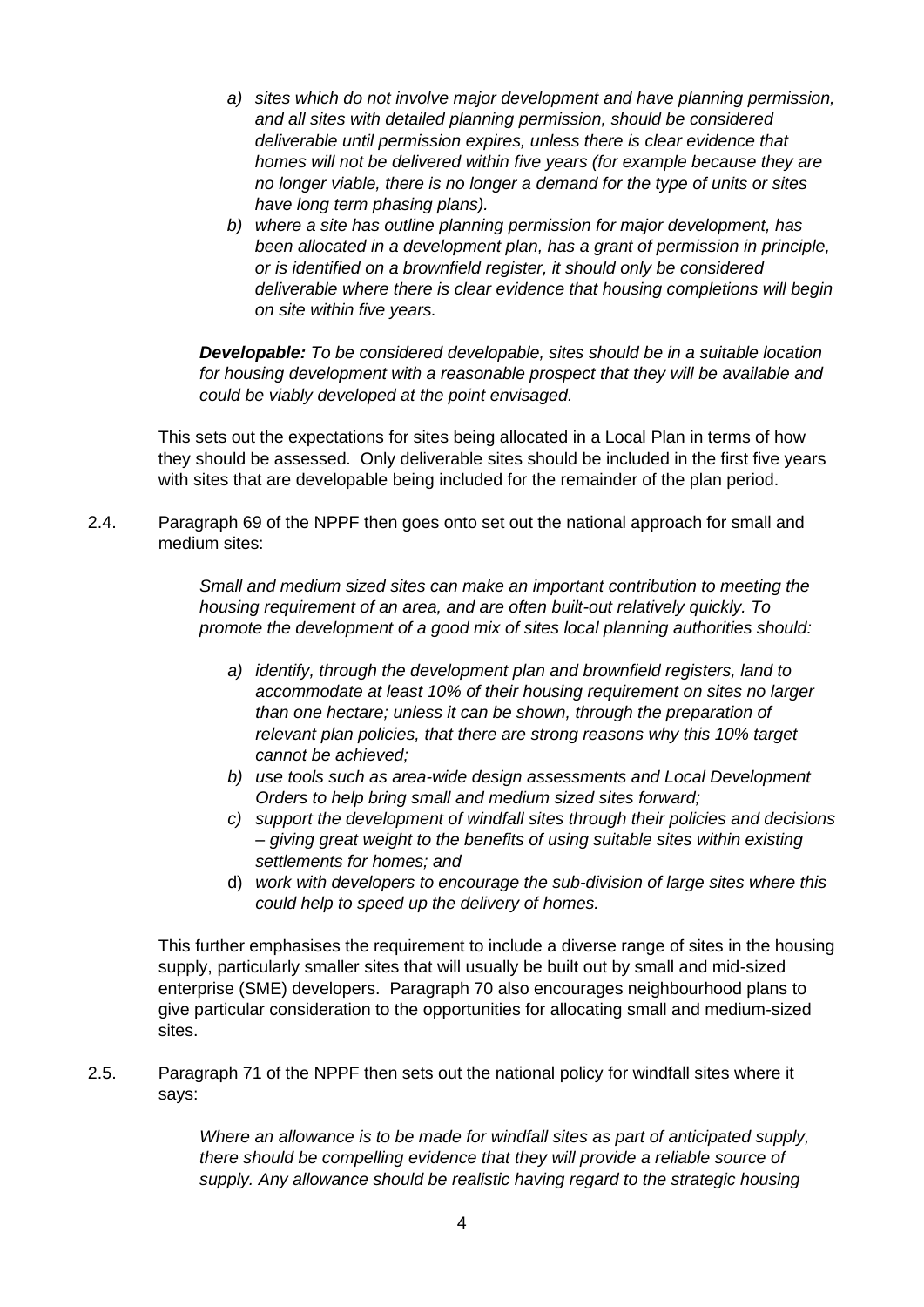*land availability assessment, historic windfall delivery rates and expected future trends…*

2.6. Paragraph 73 recognises the value of large scale development, particularly in delivering new infrastructure.

> *The supply of large numbers of new homes can often be best achieved through planning for larger scale development, such as new settlements or significant extensions to existing villages and towns, provided they are well located and designed, and supported by the necessary infrastructure and facilities (including a genuine choice of transport modes). Working with the support of their communities, and with other authorities if appropriate, strategic policy-making authorities should identify suitable locations for such development where this can help to meet identified needs in a sustainable way. In doing so, they should:*

- *a) consider the opportunities presented by existing or planned investment in infrastructure, the area's economic potential and the scope for net environmental gains;*
- *b) ensure that their size and location will support a sustainable community, with sufficient access to services and employment opportunities within the development itself (without expecting an unrealistic level of selfcontainment), or in larger towns to which there is good access;*
- *c) set clear expectations for the quality of the places to be created and how this can be maintained (such as by following Garden City principles); and ensure that appropriate tools such as masterplans and design guides or codes are used to secure a variety of well-designed and beautiful homes to meet the needs of different groups in the community;*
- *d) make a realistic assessment of likely rates of delivery, given the lead-in times for large scale sites, and identify opportunities for supporting rapid implementation (such as through joint ventures or locally-led development corporations);…*
- 2.7. The National Planning Practice Guidance (PPG) provides 'live' guidance to accompany the NPPF and this includes guidance relevant to local plans and the delivery of housing.
- 2.8. The housing and economic land availability assessment section of the PPG provides a breakdown of the method for developing evidence to inform housing allocations in local plans. It says that:

### *Should plan-makers override constraints, such as Green Belt, when carrying out the assessment to meet identified needs?*

*Plan-making bodies should consider constraints when assessing the suitability, availability and achievability of sites and broad locations. For example, assessments should reflect the policies in footnote 6 of the National Planning Policy Framework, which sets out the areas where the Framework would provide strong reasons for restricting the overall scale, type or distribution of development in the plan area (such as the Green Belt and other protected areas)*. 1

### *Can plan-making authorities use a different method?*

<sup>1</sup> Planning Practice Guidance, Ref ID: 3-002-20190722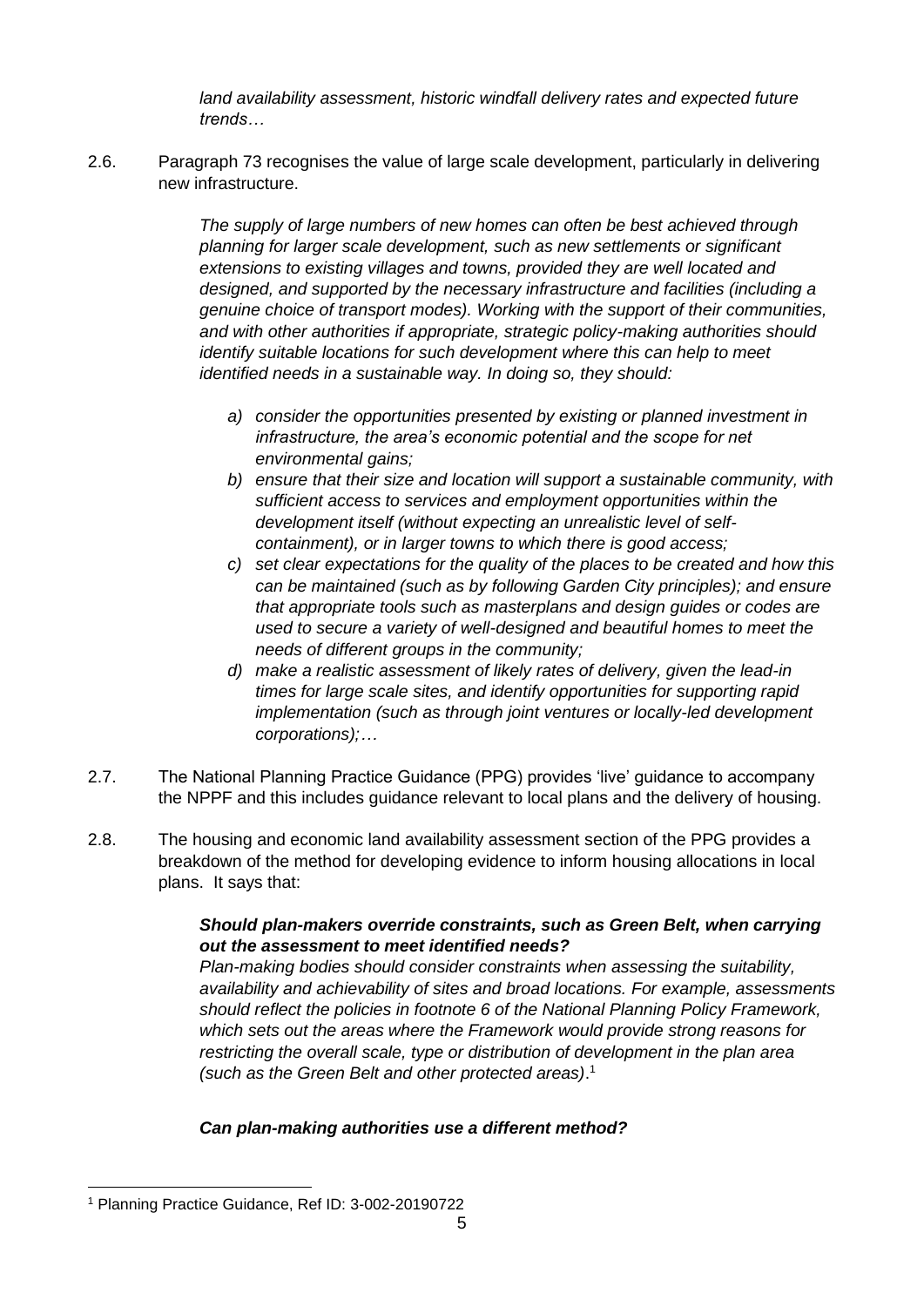*This guidance indicates what inputs and processes can lead to a robust assessment of land availability. Plan-making bodies are expected to have regard to the guidance in preparing and updating their assessments. Where they depart from the guidance, it will be important to explain the reasons for doing so when setting out the evidence base that informs the plan. Assessment needs to be thorough but proportionate, building where possible on existing information sources outlined within the guidance*. 2

### *Can the assessment be constrained by the need for development?*

*The assessment needs to identify all sites and broad locations (regardless of the amount of development needed) in order to provide a complete audit of available*  land. The process of the assessment will, however, provide the information to *enable an identification of sites and locations that are most suitable for the level of development required.*<sup>3</sup>

### *What can be considered by plan-makers when assessing whether sites / broad locations are likely to be developed?*

*Plan-makers will need to assess the suitability, availability and achievability of sites, including whether the site is economically viable. This will provide information on which a judgement can be made as to whether a site can be considered deliverable within the next five years, or developable over a longer period.*<sup>4</sup>

### *What factors can be considered when assessing the suitability of sites / broad locations for development?*

*A site or broad location can be considered suitable if it would provide an appropriate location for development when considered against relevant constraints and their potential to be mitigated.*

*When considering constraints, plan-makers may wish to consider the information collected as part of the initial site survey, as well as other relevant information, such as:*

- *national policy;*
- *appropriateness and likely market attractiveness for the type of development proposed;*
- *contribution to regeneration priority areas;*
- *potential impacts including the effect upon landscapes including landscape features, nature and heritage conservation.*

*Plan-makers need to assess the suitability of identified sites or broad locations for different forms of development where appropriate, taking into account the range of needs for housing, economic and other uses.*

*When assessing sites against the adopted development plan, plan-makers will need to take account of how up to date the plan policies are and consider the relevance of identified constraints on sites / broad locations and whether such constraints may be overcome. When using the emerging plan to assess suitability, plan-makers will need to account for potential policy changes or other factors which could impact the suitability of the site / broad location. For example, an emerging site allocation may* 

<sup>2</sup> Planning Practice Guidance, Ref ID: 3-004-20190722

<sup>3</sup> Planning Practice Guidance, Ref ID: 3-008-20190722

<sup>4</sup> Planning Practice Guidance, Ref ID: 3-017-20190722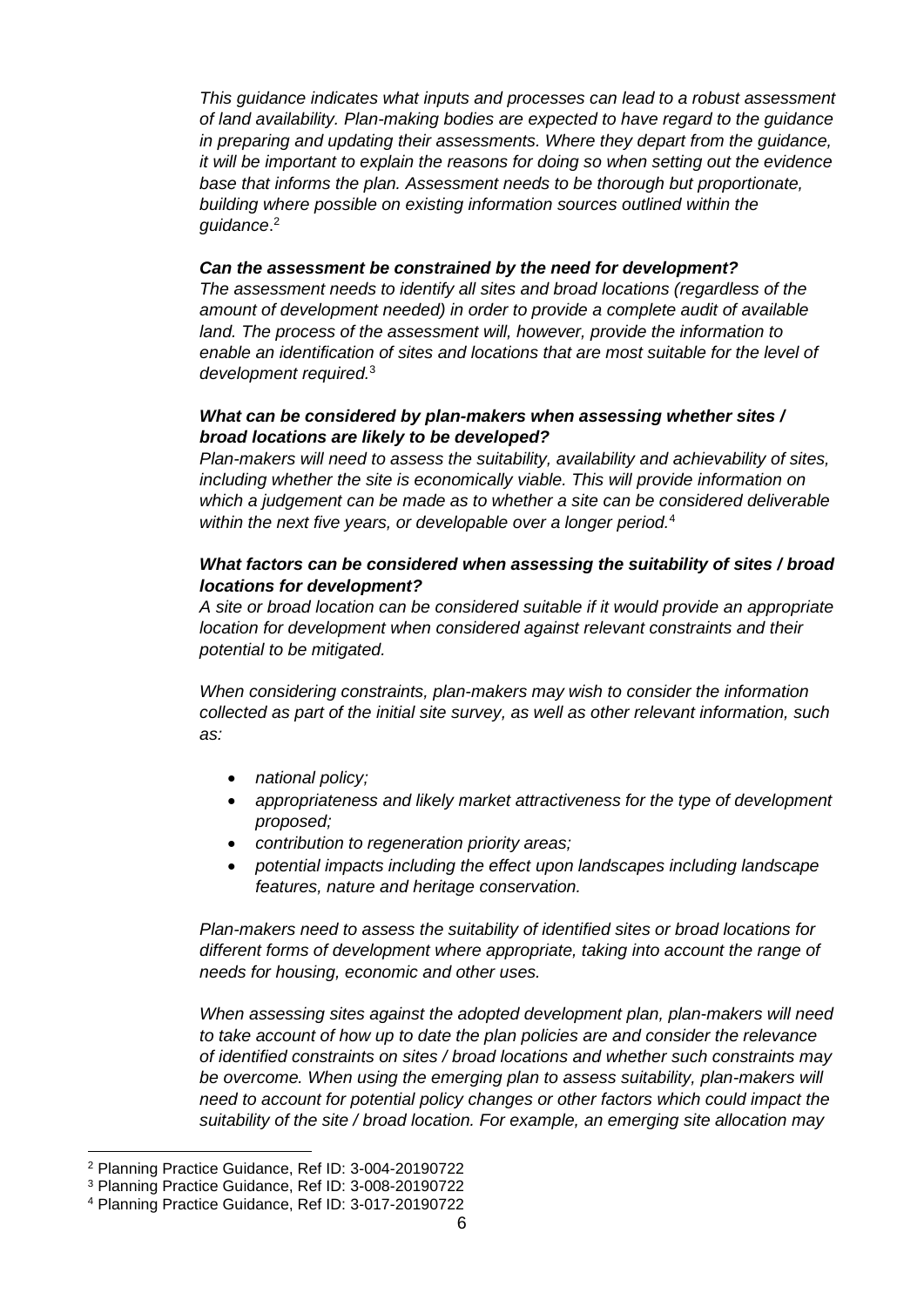*enable development to come forward. This will have to be reflected in the assessment of achievability.*

*Sites in existing development plans or with planning permission can generally be considered suitable for development although it may be necessary to assess whether circumstances have changed which would alter their suitability. This can be informed by a range of factors including the suitability of the land for different uses and by market signals, which will be useful in identifying the most appropriate use*. 5

### *What factors can be considered when assessing availability?*

*A site can be considered available for development, when, on the best information available (confirmed by the call for sites and information from land owners and legal searches where appropriate), there is confidence that there are no legal or ownership impediments to development. For example, land controlled by a developer or landowner who has expressed an intention to develop may be considered available.*

*The existence of planning permission can be a good indication of the availability of sites. Sites meeting the definition of deliverable should be considered available unless evidence indicates otherwise. Sites without permission can be considered available within the first five years, further guidance to this is contained in the 5 year housing land supply guidance. Consideration can also be given to the delivery record of the developers or landowners putting forward sites, and whether the planning background of a site shows a history of unimplemented permissions*. 6

### *What factors should be considered when assessing achievability including whether the development of the site is viable?*

*A site is considered achievable for development where there is a reasonable prospect that the particular type of development will be developed on the site at a particular point in time. This is essentially a judgement about the economic viability of a site, and the capacity of the developer to complete and let or sell the development over a certain period*. 7

### *What happens when constraints are identified that impact on the suitability, availability and achievability?*

*Where constraints have been identified, the assessment will need to consider what action could be taken to overcome them. Examples of constraints include policies in the National Planning Policy Framework and the adopted or emerging development plan, which may affect the suitability of the site, and unresolved multiple ownerships, ransom strips tenancies or operational requirements of landowners, which may affect the availability of the site*. 8

#### *How can the timescale and rate of development be assessed and presented?*

*Information on suitability, availability, achievability and constraints can be used to assess the timescale within which each site is capable of development. This may include indicative lead-in times and build-out rates for the development of different scales of sites. On the largest sites allowance should be made for several* 

<sup>5</sup> Planning Practice Guidance, Ref ID: 3-018-20190722

<sup>6</sup> Planning Practice Guidance, Ref ID: 3-019-20190722

<sup>7</sup> Planning Practice Guidance, Ref ID: 3-020-20190722

<sup>8</sup> Planning Practice Guidance, Ref ID: 3-021-20190722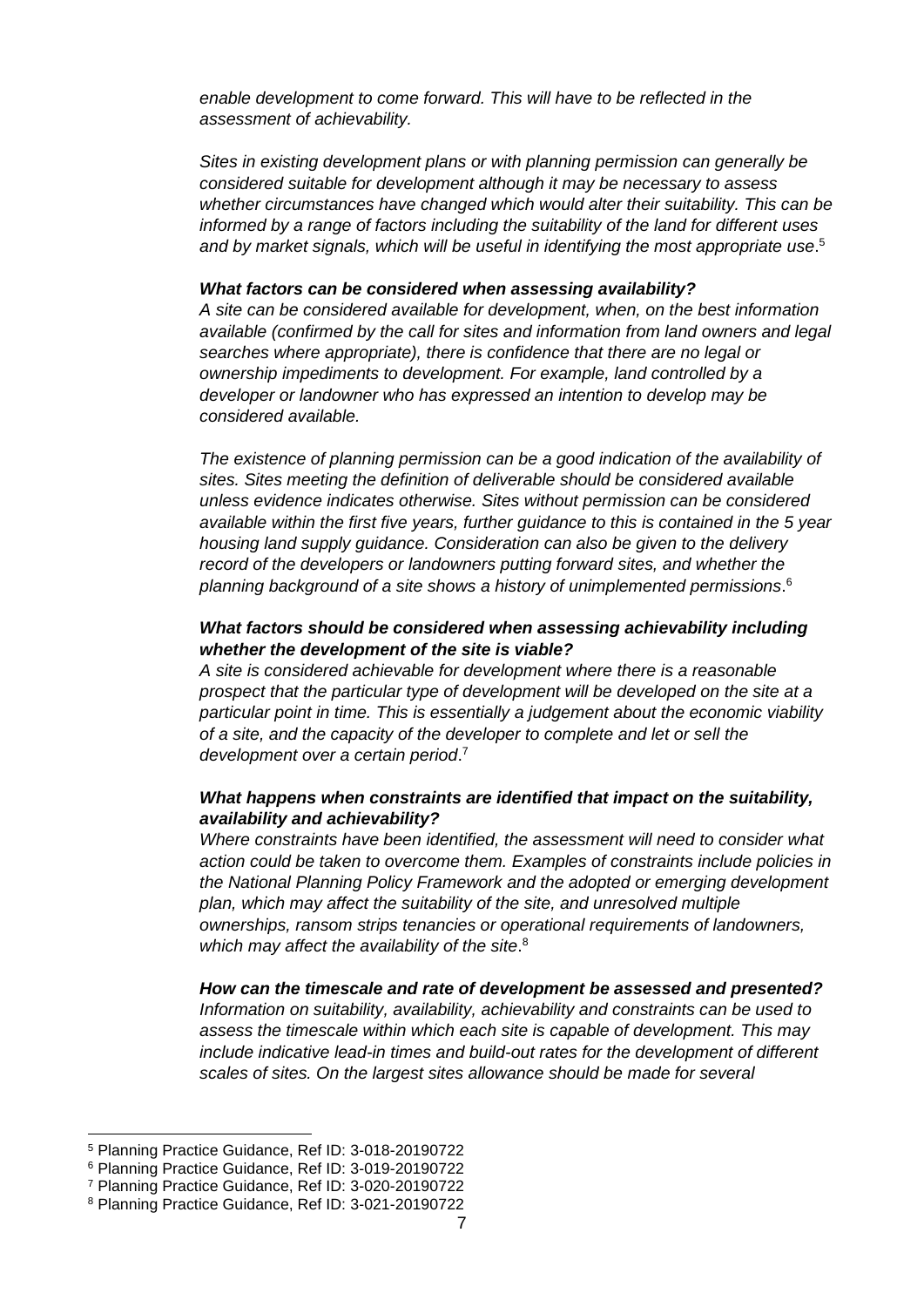*developers to be involved. The advice of developers and local agents will be*  important in assessing lead-in times and build-out rates by year.<sup>9</sup>

### *Following the assessment, what are the outputs?*

*The following set of standard outputs are expected to be produced following the assessment:*

*a list of all sites or broad locations considered, cross-referenced to their locations on maps;*

- *an assessment of each site or broad location, including:*
- *where these have been discounted, evidence justifying reasons given;*
- *where these are considered suitable, available and achievable, the potential type and quantity of development, including a reasonable estimate of build out rates, setting out how any barriers to delivery could be overcome and when;*
- *an indicative trajectory of anticipated development based on the evidence available.*

*The assessment will need to be made publicly available in an accessible form. Following the assessment authorities can use it to demonstrate whether there is a 5 year housing land supply when plan-making and decision-taking*. 10

# Local context

- <span id="page-7-0"></span>2.9. The approach to allocating sites in the Central Lincolnshire Local Plan has followed the approach set out in national policy and guidance as a starting point, only deviating where local circumstances dictate it is necessary and only where to do so would be sustainable and deliverable.
- 2.10. This paper does not seek to demonstrate how each piece of national policy or guidance has been followed, and this additional information can be found in other pieces of evidence including, but not limited to:
	- HOU002 Residential Allocations Evidence Document this provides the methodology used in selecting sites, understanding potential capacity, and the site-specific assessments of constraints;
	- HOU003 Housing and Economic Land Availability Assessment sets out the details of sites submitted and high level presentation of constraints;
	- STA008 Site Allocations Settlement Analysis an assessment of the suitability of for the principle of site allocations in each village in Central Lincolnshire;
	- STA011 Central Lincolnshire Growth Options Paper sets out the assessment behind decisions on the strategic distribution of growth; and
	- HOU010 Sustainable Urban Extensions Evidence Paper.
- 2.11. The overall approach to selecting sites for allocation builds on the approach followed in the 2017 adopted Local Plan. Many of the sites allocated in the adopted plan remain as proposed allocations in this plan with many either having made progress towards receiving a permission, now having received permission, or even having started construction. Sites allocated in the 2017 plan which have been completed or where the

<sup>9</sup> Planning Practice Guidance, Ref ID: 3-022-20190722

<sup>10</sup> Planning Practice Guidance, Ref ID: 3-026-20190722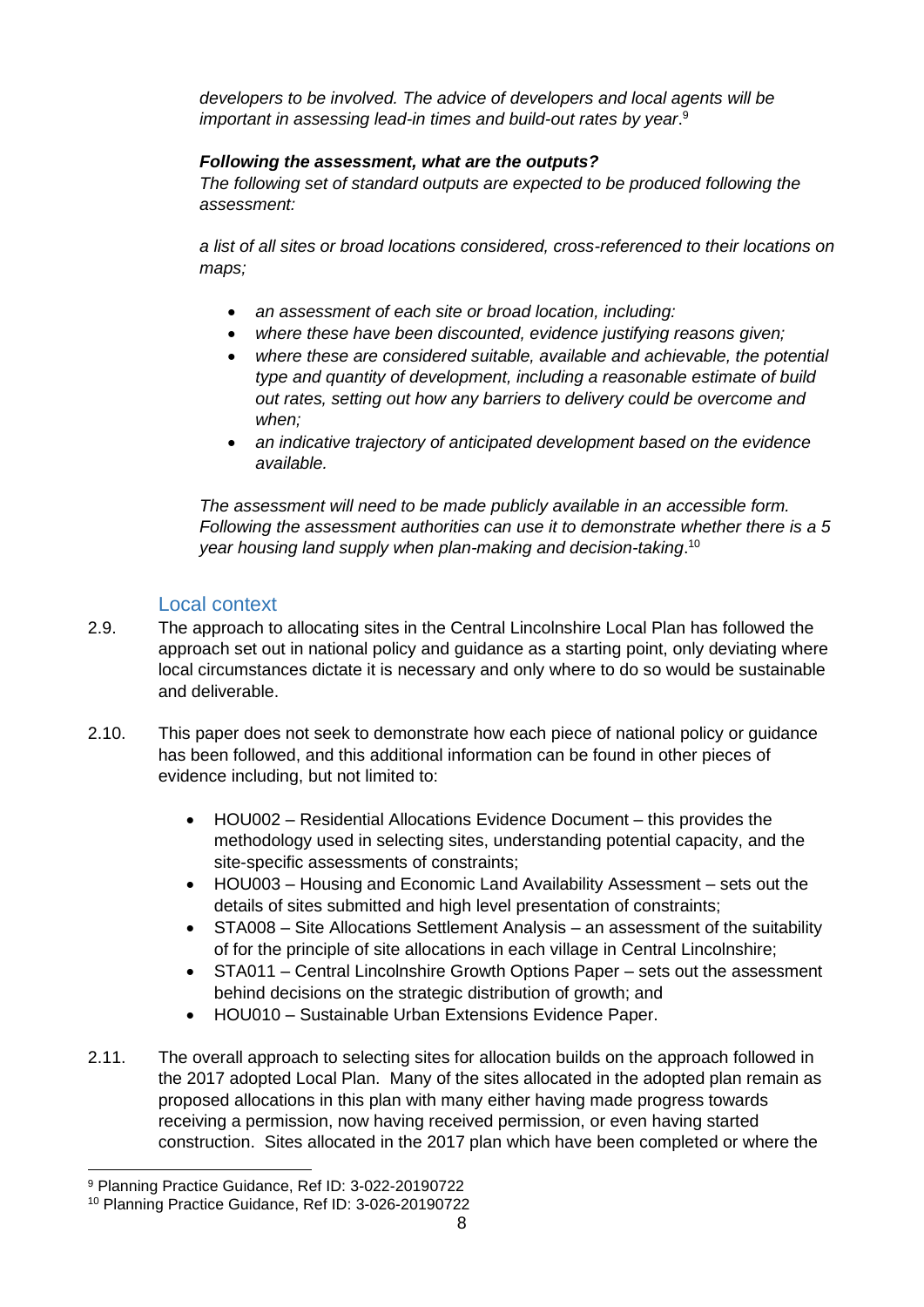likelihood of delivery within the plan period is not clear have not been brought forward in the new plan.

- 2.12. The 2017 Local Plan allocated sites of 25 dwellings or more with smaller sites being left for windfall development. The reason for this approach is the sheer scale of the area and the rurality of much of Central Lincolnshire. Neighbourhood plans and windfall development being delivered under a strategic policy framework in the Local Plan is a more appropriate approach for the Central Lincolnshire context to deliver sustainable development that is responsive to local circumstances.
- 2.13. This approach remains largely the same, however, with the introduction of the requirement of small and medium sites to contribute to housing supply in the NPPF, the threshold for considering sites has been reduced to 10 dwellings. This figure was chosen as only 23 sites below this threshold were put forward in the HELAA, and under the policies of the Local Plan sites of below 10 dwellings can come forward as windfall in most locations.
- 2.14. Also in the 2017 Local Plan was a focus of development at eight Sustainable Urban Extensions (SUEs) in the three main urban areas of Central Lincolnshire – Lincoln, Gainsborough and Sleaford. These SUEs have made progress, largely as anticipated, and so this approach is also carried forward.
- 2.15. The changes to national policy in relation to identifying housing need for a Local Plan, using the nationally derived Local Housing Need figure, despite this requirement figure being proposed to be increased to help meet the need for economic growth, has resulted in relatively few additional housing sites being needed for allocation in this Local Plan above existing allocations and permissions.

# <span id="page-8-0"></span>3. Overall approach to development in the plan

- 3.1. As is set out in the Growth Options Paper (STA011) the approach to development in Central Lincolnshire will retain the eight SUEs as the focus for growth delivering some 12,000 dwellings (approximately 40% of the requirement) and associated infrastructure within the plan period. Outside of these SUEs the focus will be in the other main urban areas of Lincoln, North Hykeham, Waddington Lowfields, South Hykeham Fosseway, Gainsborough, Sleaford, Market Rasen and Caistor.
- 3.2. Sites will also be allocated in villages taking into account the accessibility to major service centres, presence of facilities and services within the village or close by, and taking into account the size of each settlement and the constraints present.
- 3.3. Sites with permission for 10 or more dwellings are also being allocated to provide a comprehensive picture of land supply.
- 3.4. The combination of all of these sources will deliver more than 32,000 homes, enough to meet the overall housing requirement of 29,150 dwellings in this plan sustainably and with adequate buffer of approximately 10% of the requirement to provide some flexibility. The plan also sets out a positive framework to allow for growth that is appropriate to its location through windfall development in appropriate locations. Policy S1, S3 and S4 of the plan in particular provide a positive framework for delivering windfall applications.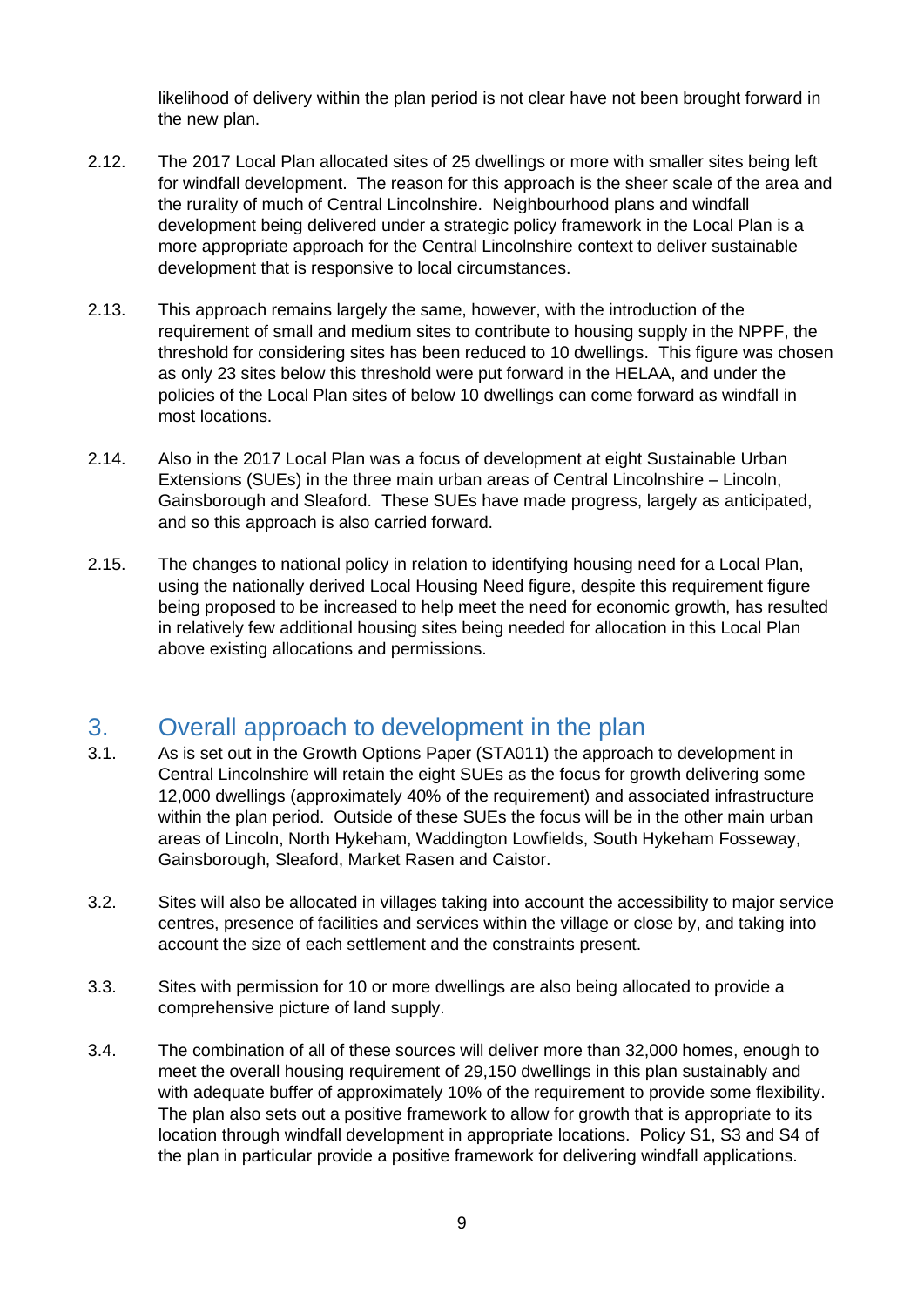- 3.5. Overall in the past few years we have seen that the market has been delivering in accordance with the adopted Local Plan. With the new Local Plan following a very similar pattern of distribution and retaining all sites that are making progress and making additional allocations that are developable or deliverable to supplement these, it can be concluded that the overall approach to development will be deliverable.
- 3.6. Table 1, taken from the Five Year Housing Land Supply Report (October 2021), shows the delivery since the start of the plan period of the adopted Local Plan (2012-2036).

| <b>District</b>                 | 2012/13 | 2013/14 | 2014/15 | 2015/16 | 2016/17 | 2017/18 | 2018/19 | 2019/20 | 2020/21 | <b>Total</b> |
|---------------------------------|---------|---------|---------|---------|---------|---------|---------|---------|---------|--------------|
| <b>City of</b><br>Lincoln       | 233     | 236     | 166     | 235     | 188     | 191     | 346     | 205     | 167     | 1,967        |
| <b>West</b><br>Lindsey          | 256     | 289     | 378     | 284     | 300     | 259     | 407     | 573     | 485     | 3,231        |
| <b>North</b><br><b>Kesteven</b> | 348     | 379     | 458     | 473     | 468     | 577     | 698     | 760     | 469     | 4,630        |
| <b>Total</b>                    | 837     | 904     | 1,002   | 992     | 956     | 1,027   | 1,451   | 1,538   | 1,121   | 9,828        |

*Table 1: Delivery of housing in Central Lincolnshire since 1 April 2012*

- 3.7. The red columns are those years prior to the adoption of the Local Plan and the green columns are those years post adoption. In the five years prior to the Local Plan being adopted an average of 938 dwellings per year. In the four years post-adoption the average was 1,284 dwellings per year. It should be noted that these figures do not include homes released to the market from the development of student or other communal accommodation.
- 3.8. It can also be noted that (with the exception of 2020/21 which was hampered by the Covid pandemic) there were increases in supply of new houses in the post-adoption years and with more allocations – including SUEs – now obtaining permission and starting to be developed this increased delivery is expected to be maintained.
- 3.9. All in all the new Local Plan makes 165 allocations, distributed across Central Lincolnshire in some 65 different settlements. 83 of these sites are in the Lincoln Strategy Area, of which 23 are in the Lincoln Urban Area. There are 16 sites in Gainsborough and a further 3 sites in villages nearby and 7 in Sleaford with a further 8 sites in villages nearby. Elsewhere there are 48 sites, 17 of which are in North Kesteven and a further 31 in other parts of West Lindsey.
- 3.10. This shows the variety of locations with sites being allocated in the plan to ensure that there is not market saturation in any sub-area.
- 3.11. This variety of sites being allocated is further demonstrated by the range of site sizes being allocated as is shown in Table 2: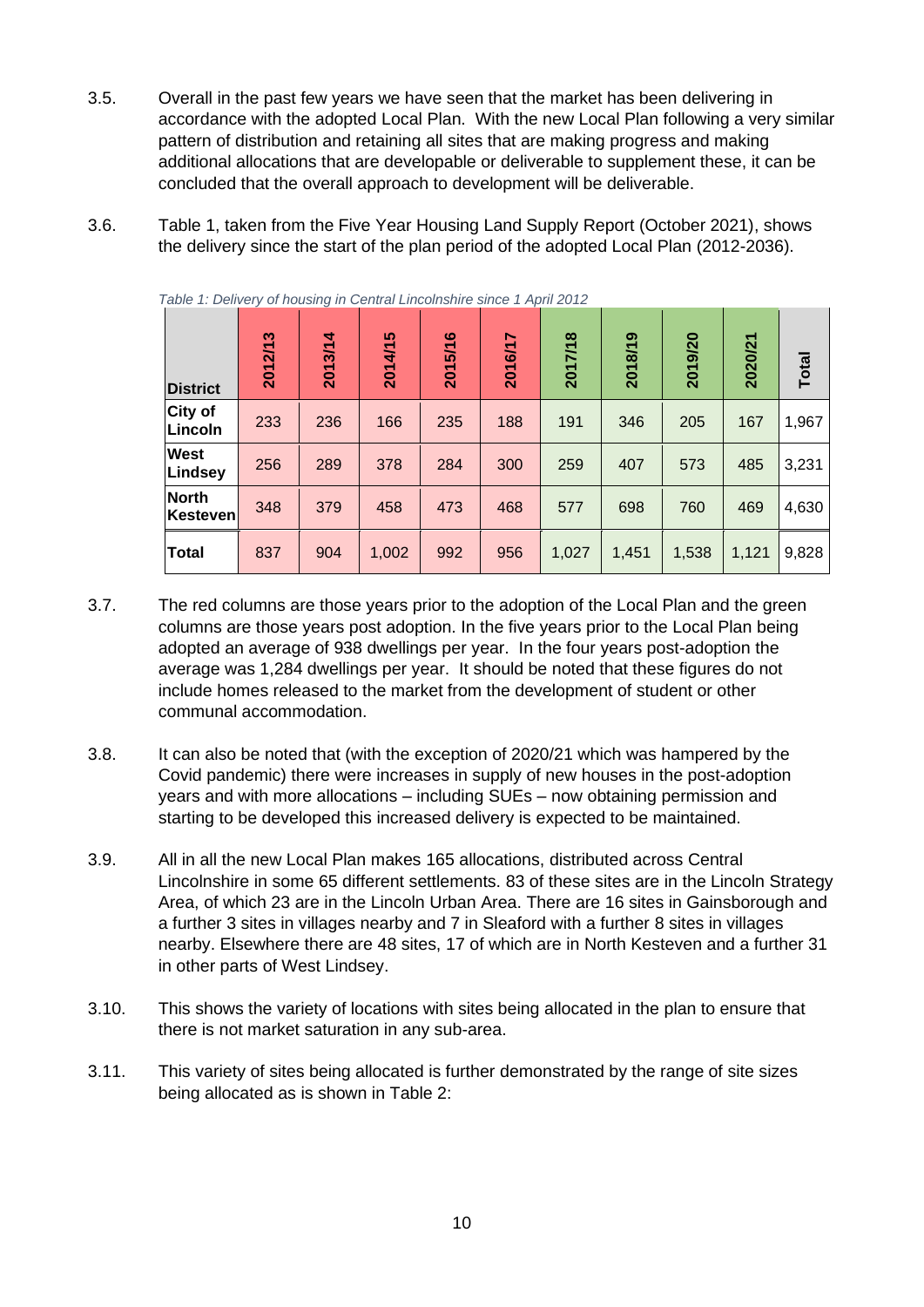*Table 2: Number of sites under five site size bands*

|           |                                     | Number of sites under each site size band |   |  |  |  |  |  |  |  |  |  |  |  |  |
|-----------|-------------------------------------|-------------------------------------------|---|--|--|--|--|--|--|--|--|--|--|--|--|
| $10 - 24$ | 100-499<br>25-49<br>50-99<br>$500+$ |                                           |   |  |  |  |  |  |  |  |  |  |  |  |  |
| າາ        | 39                                  | 38                                        | 4 |  |  |  |  |  |  |  |  |  |  |  |  |

- 3.12. On some of these larger sites (particularly SUEs) it is also important to note that multiple developers are bringing forward different phases of development.
- 3.13. Beyond sites being allocated in this plan, the policies allow for additional delivery from windfall sites within the settlements identified in the settlement hierarchy in Policy S1 and for neighbourhood plans to bring forward sites. These two sources will help ensure a varied supply of sites throughout the plan period responding to local markets across Central Lincolnshire.

# <span id="page-10-0"></span>4. Deliverability or developability of sites in the plan

4.1. In line with national policy a detailed trajectory has been produced to show the contributions to the overall supply throughout the plan period (see Appendix 1). For the purposes of this paper the sites will be separated into two categories, Deliverable and Developable.

## Deliverable sites

- <span id="page-10-1"></span>4.2. The definition of a deliverable site in the NPPF has been used to define any sites that are expected to deliver in the five year period. As part of the annual monitoring of permissions and existing allocations in the Five Year Land Supply Report a detailed assessment is undertaken to understand:
	- The planning status of a site i.e. pre-application advice sought, application submitted, permission granted (including whether it is outline or detailed permission), conditions discharged or that still need discharging, site preparation commenced, construction, etc.;
	- The availability of the site now, including whether the site is controlled by a developer or is in the process of being secured by a builder;
	- Any outstanding constraints to development on the site that need to be resolved before it can be developed; and
	- The anticipated timescales for delivery and delivery rate expected from evidence available.
- 4.3. This assessment includes making contact with the owners, promoters and developers of sites as well as with case officers dealing with applications.
- 4.4. However, whilst details of delivery on sites are primarily based on the evidence gathered from this annual exercise it is also sense-checked against some delivery assumptions that have been developed against real sites that have been built in recent years. These assumptions are set out in the Housing Land Supply Assumptions document from October 2019 (ref HOU009).
- 4.5. The only sites that are considered to be deliverable at this time in Central Lincolnshire are those with detailed planning permission or potentially those where evidence shows that progress is being made to achieving detailed permission **and** the site is available to develop now **and** that it is both very likely that permission will be obtained and work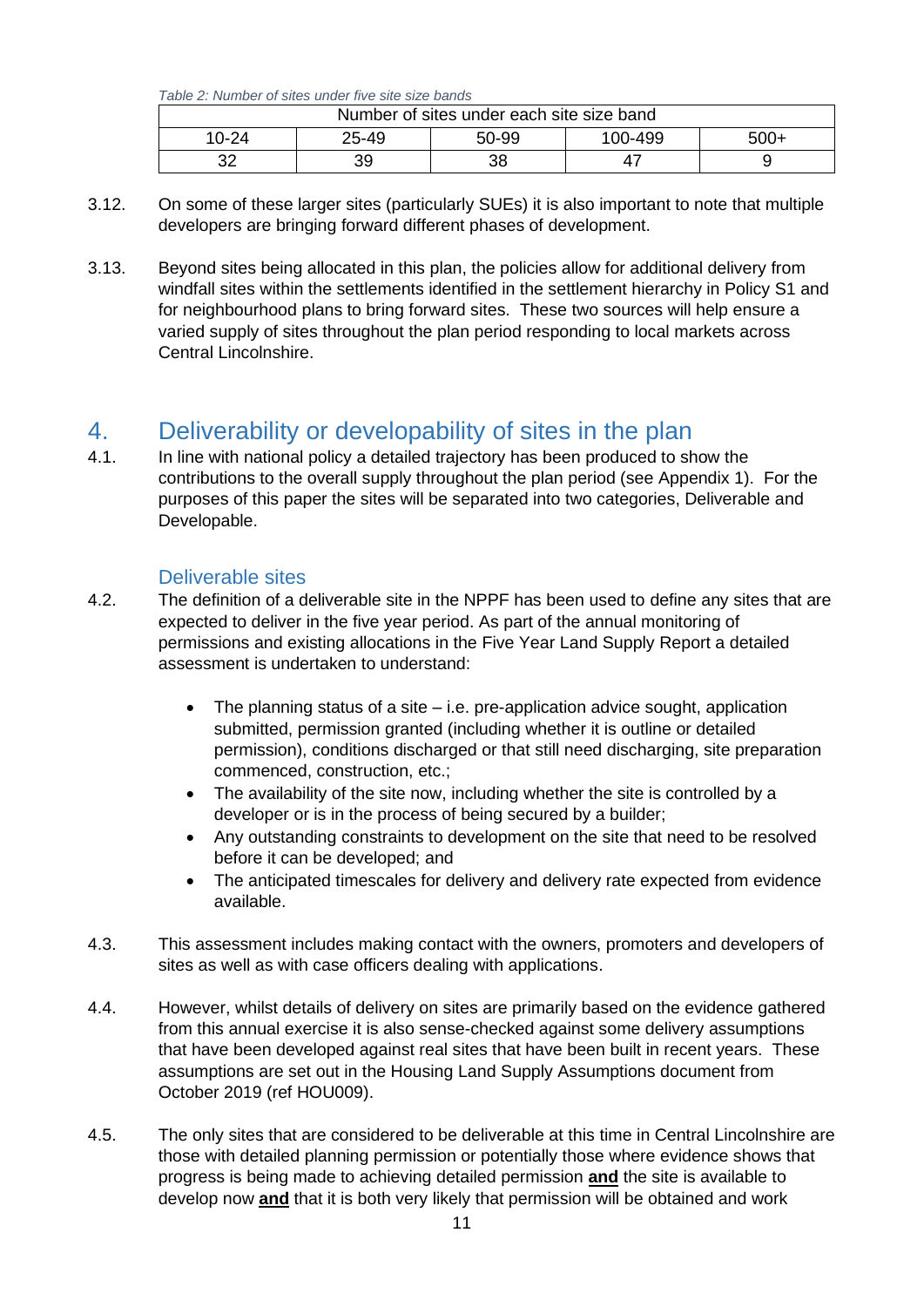commence on site with homes being delivered within the five year period **and** there are no significant constraints to delivery.

4.6. There are a large number of sites which, despite making good progress and being likely to start delivering within the five year period, cannot be considered to be deliverable at this time, either because of the evidence not being robust enough or because there are outstanding constraints that are yet to be resolved. There is every possibility that these sites will deliver within the five year period, but this cautious approach is considered necessary to avoid overly optimistic assumptions being included in projections.

## Developable sites

- <span id="page-11-0"></span>4.7. In order for a site to be included as an allocation in the Local Plan it has to be considered to be developable – essentially this means that the site is in a suitable location for development taking into account constraints with a reasonable prospect that it will come forward within the plan period.
- 4.8. Sites with permission or that are making progress towards an application are generally considered to be developable, providing they are not within a location where the constraints show it is not a suitable site for development.
- 4.9. For sites without permission, information was sought as part of the HELAA site submission process which included details about land ownership, and availability of the site as well as other information.
- 4.10. For existing allocations in the 2017 Local Plan, attempts were made to contact the owners of sites where no progress towards applications had been made. In most cases the land owner or their agent responded to reconfirm the site as being available and also about when the site was expected to be delivered.
- 4.11. In cases where the owner either was not contactable or did not respond, reasonable efforts were taken to obtain confirmation. Where no confirmation was obtained, sites have not been brought forward into this plan.
- 4.12. All sites, including previous allocations, have been assessed for suitability based on their constraints and this too has been factored into decisions about allocations in the new Local Plan.

# <span id="page-11-1"></span>5. Contribution from small and medium sized sites and windfall

- 5.1. The NPPF states that Local Planning Authorities should identify land to accommodate at least 10% of the housing requirement on sites no larger than 1 hectare, unless there are strong reasons why this cannot be achieved. As the proposed housing requirement is a range of between 23,320 and 29,150 dwellings between 2018 and 2040 the 10% for sites of 1 hectare or less would need to deliver between 2,320 and 2,915 dwellings.
- 5.2. Since 1 April 2018, sites of 1 hectare or less have delivered 1,211 dwellings as is shown in Table 1 below.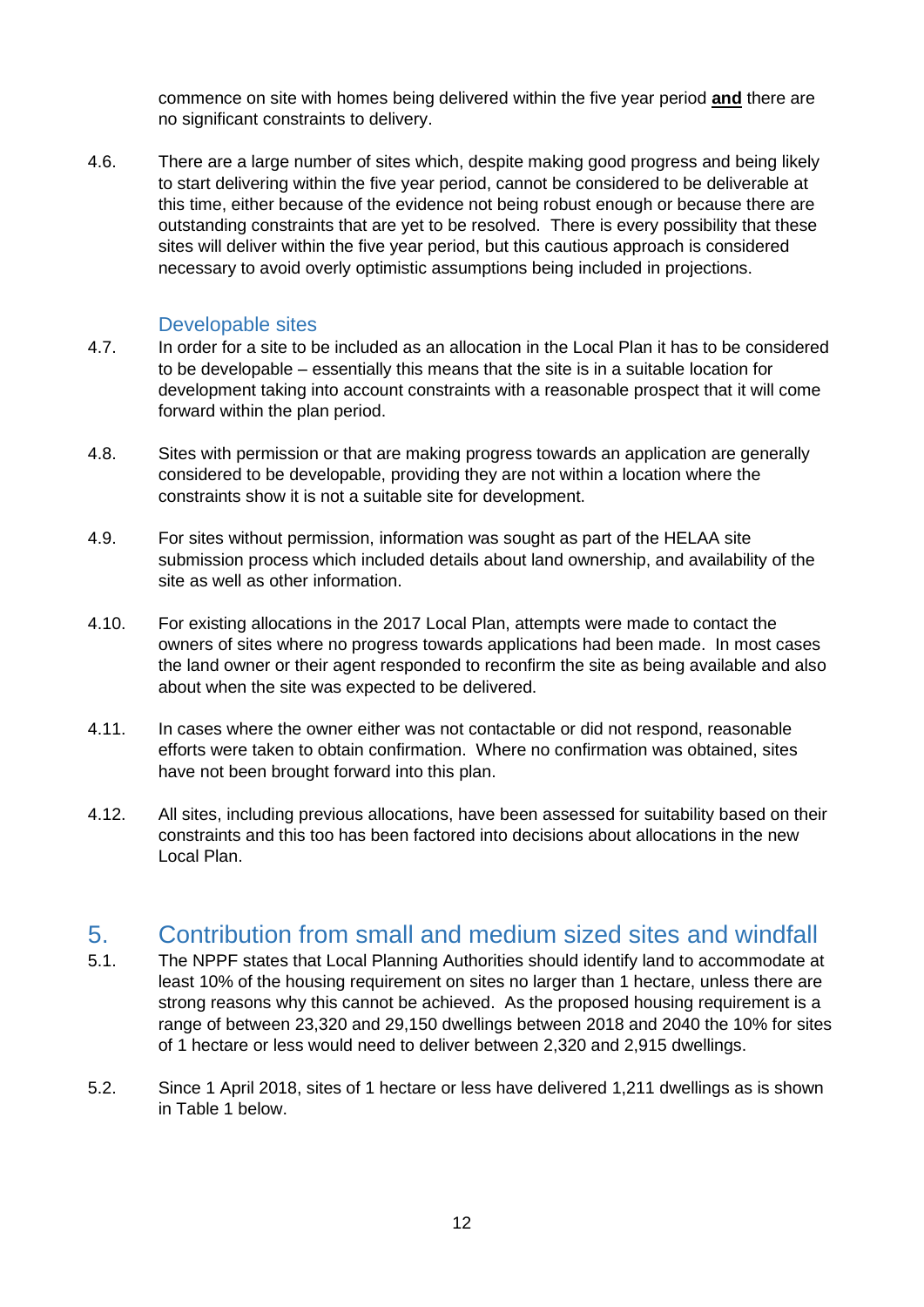*Table 3: Dwellings delivered on small and medium sites of 1 hectare or less since 1 April 2018.*

| <b>District</b> | 2018/1911 | 2019/20 <sup>12</sup> | 2020/2113 | Total |
|-----------------|-----------|-----------------------|-----------|-------|
| City of Lincoln | 101       | 105                   | 144       | 350   |
| North Kesteven  | 144       | 190                   | 135       | 469   |
| West Lindsey    | 96        | 172                   | 124       | 392   |
| Total           | 341       | 467                   | 403       | 1,211 |

5.3. In addition to the 1,211 dwellings already delivered, a further 2,088 dwellings have outstanding permission on sites smaller than 1 hectare across Central Lincolnshire at 1 April 2021 as is shown in Table 2 below.

| Table 4: Dwellings on small and medium sites of 1 hectare or less with permission at 1 April 2021. |  |  |  |  |  |
|----------------------------------------------------------------------------------------------------|--|--|--|--|--|
|                                                                                                    |  |  |  |  |  |

| <b>District</b>     |              |                         |                            |         |                  |         |                                    |         |                                |       |
|---------------------|--------------|-------------------------|----------------------------|---------|------------------|---------|------------------------------------|---------|--------------------------------|-------|
|                     | /22<br>2021, | $\overline{23}$<br>2022 | 4<br>Ń<br>ო<br>Š<br>$\sim$ | 2024/25 | 025/26<br>$\sim$ | 2026/27 | $\frac{8}{28}$<br>N<br>Ś<br>$\sim$ | 2028/29 | $\mathcal{S}$<br>029<br>$\sim$ | Total |
| City of Lincoln     | 219          | 82                      | 56                         | 35      | 4                | 0       | 20                                 | 27      | 20                             | 463   |
| North Kesteven      | 143          | 148                     | 196                        | 102     | 44               | 13      | 0                                  | 0       | 0                              | 646   |
| <b>West Lindsey</b> | 156          | 138                     | 180                        | 160     | 107              | 45      | 146                                | 47      | 0                              | 979   |
| Total               | 518          | 368                     | 432                        | 297     | 155              | 58      | 166                                | 74      | 20                             | 2,088 |

- 5.4. Once sites already delivered and with permission are taken into account this equates to 3,299 which exceed the 10% requirement of the NPPF. The Local Plan policies continue to allow for windfall to occur in most settlements on small sites and as such it can reasonably be expected that a healthy supply of small sites will continue to deliver throughout the plan period, above the growth planned for in the Local Plan allocations.
- 5.5. In particular, Policies S1, S3 and S4 provide a positive framework for appropriately located and designed proposals in the main urban areas, in the villages across Central Lincolnshire and also, to a limited degree, within hamlets. A summary of what can be delivered in the proposed policies above is provided below:
	- Policy S1 this is the Spatial Strategy and Settlement Hierarchy which sets out the principle of development in each tier. Specifically it sets out the roles of various tiers of the hierarchy, clarifying that development will be focused in tiers 1. *The Lincoln Urban Area*; and 2. *The Main Towns of Gainsborough and Sleaford*. In tier 3. *The Market Towns of Caistor and Market Rasen* there will be significant but proportionate development. In the villages in tiers 4. *Large Villages* (20 villages within this tier); 5. *Medium Villages* (36 villages in this tier); and 6. *Small Villages* (86 villages in this tier) allocations are made and then proposals outside of these allocations that accord with Policy S4 will be allowed. In tier 7. *Hamlets*, development is restricted to single dwelling infill or development identified in a neighbourhood plan. Elsewhere, i.e. the Countryside, development of dwellings is restricted subject to Policy S5.
	- Policy S3 this sets out the general policy position for housing development in the main urban areas of Lincoln, the Main Towns and the Market Towns (tiers 1-3 of the hierarchy). In these areas there is in-principle support for development within the developed footprint of the settlement where these are appropriate locations,

<sup>11</sup> Five Year Land Supply Report published October 2019

<sup>12</sup> Five Year Land Supply Report published November 2020

<sup>&</sup>lt;sup>13</sup> Five Year Land Supply Report published October 2021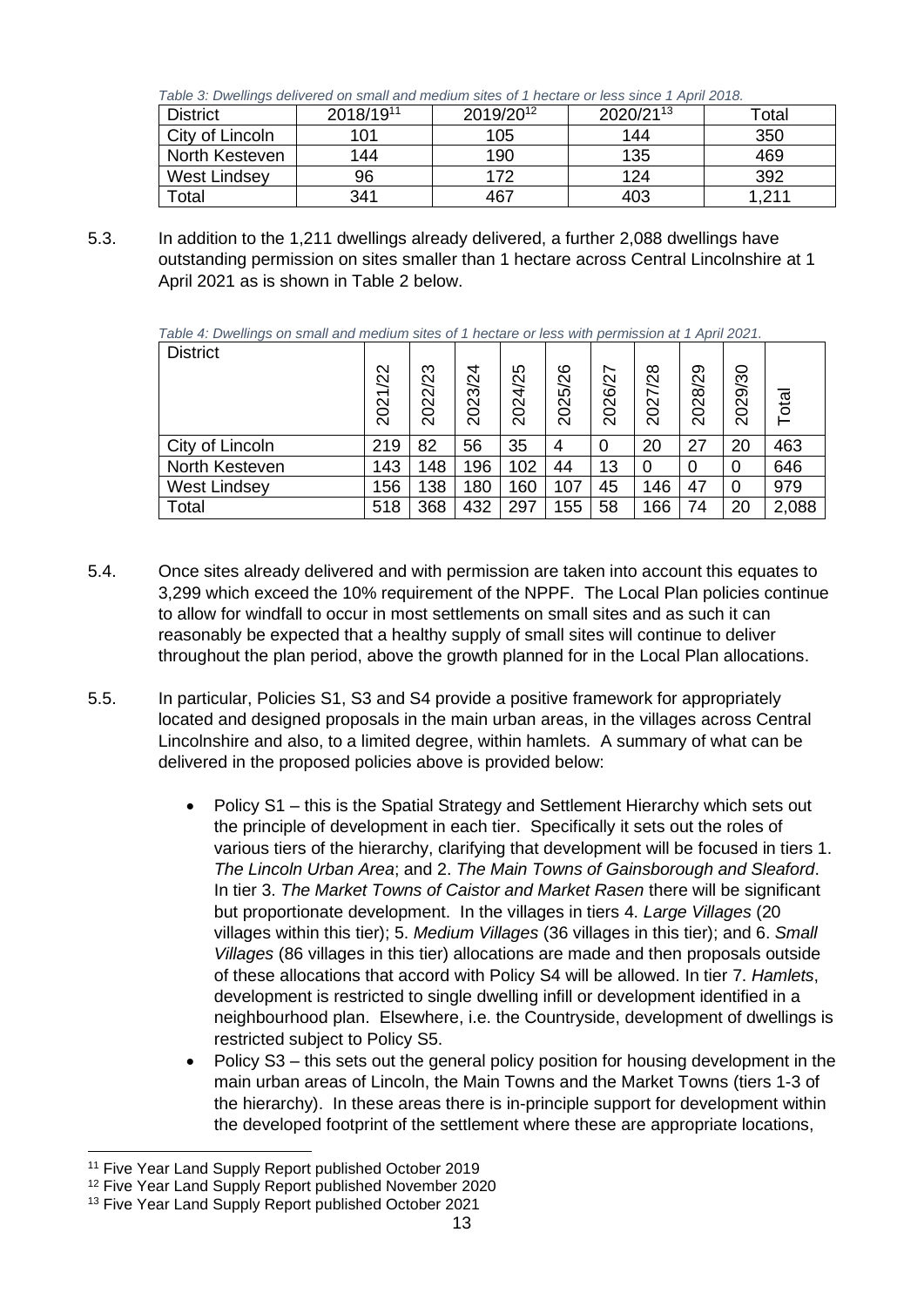when considered against the policies of the plan. Outside of and adjoining the developed footprint proposals will be considered on their merits against policies and allocations in the plan.

- Policy S4 this sets out how housing proposals at the villages in tiers 4-6 of the settlement hierarchy will be considered (i.e. the Large, Medium and Small Villages). This sets out that, outside of sites allocated in the Local Plan or a neighbourhood plan, development proposals will be supported where they are on appropriate sites and of a suitable scale and design within the developed footprint and are up to 10 dwellings within Large and Medium Villages or up to 5 dwellings in Small Villages. Proposals on unallocated sites above these thresholds will not normally be supported unless there are clear material planning considerations to indicate otherwise, and sites outside of the villages will be limited to first home exception sites or rural affordable housing exception sites.
- 5.6. These policies are largely a continuation of a positive approach to appropriate development in these settlements that were in the 2017 Local Plan although the growth percentages that were applied in the Medium and Small Villages have now been removed. As such it is reasonable to expect that a supply from these sources will continue.

# <span id="page-13-0"></span>6. Contribution from Sustainable Urban Extensions (SUEs)

- 6.1. A substantial proportion of the housing supply in Central Lincolnshire is made up of dwellings on eight Sustainable Urban Extensions (SUEs) at Lincoln, Gainsborough and Sleaford. Combined, these will deliver in the region of 14,000 dwellings in the plan period of 2018-2040 – approximately 48% of the top end of the housing requirement which is being planned for in the Local Plan. It is also approximately 42% of the overall planned development from the overall housing supply (32,672 dwellings) identified in this plan.<sup>14</sup>
- 6.2. The delivery of these SUEs is an important part of the strategy of the Local Plan in ensuring the delivery of supporting infrastructure and was established in the adopted Local Plan. Work on these SUEs has been ongoing for a number of years, and many of them are delivering now. A very brief summary is provided below for the status of each SUE:
	- COL/ABB/001 North East Quadrant, Lincoln First phase within West Lindsey District has outline permission for 500 dwellings and reserved matters permission for 150 dwellings and is under construction. A reserved matters application was received for phase 2 (340 dwellings) in January 2022. Future phases within the City of Lincoln administrative area are expected to come forward and deliver within the plan period.
	- COL/BOU/001 Western Growth Corridor, Lincoln A hybrid planning application was approved in January 2022. This permission was for a total of 3,200 dwellings with means of access to the site being considered in full. The partners bringing this site forward are now working on reserved matters applications for early phases of the scheme.
	- NK/CAN/003 South East Quadrant, Canwick Heath, Lincoln This site is expected to deliver a total of 6,000 homes with some being delivered beyond the plan period. A Broad Concept Plan and Design Code was adopted by North Kesteven in December 2020. Detailed permission has been granted on some small parts of the site and delivery has commenced on these areas. Outline applications were received for two

<sup>14</sup> See Table 2 of the Local Plan page 170.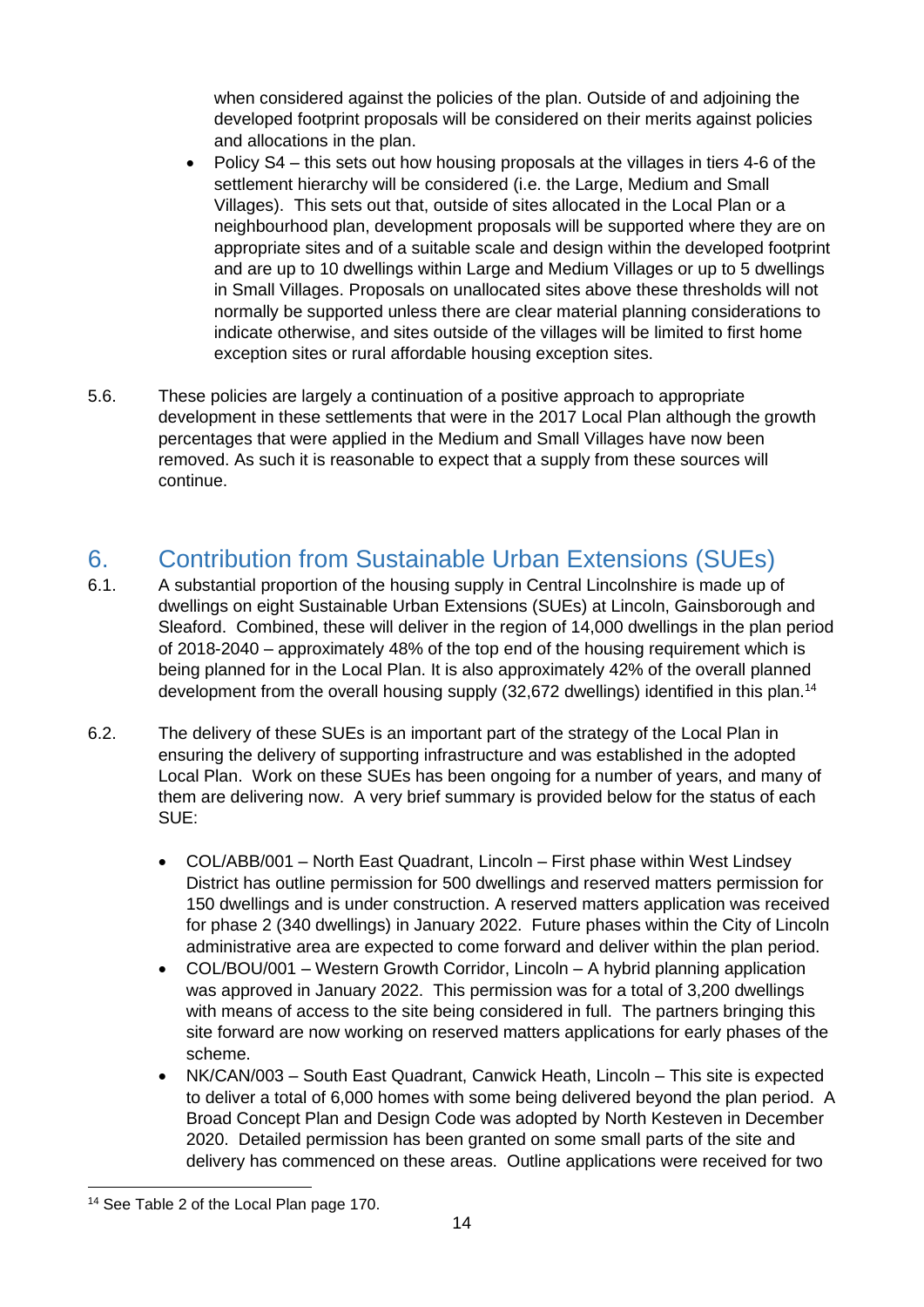additional phases for 450 and 1,083 dwellings and both have been approved in late 2021 and early 2022 subject to S106.

- NK/NHYK/001 South West Quadrant, North Hykeham, Lincoln An early phase at this SUE has permission for 167 dwellings and construction has commenced on this phase. A concept masterplan has been developed for this site and negotiations are well underway with principle land owners and promoters of the site. The delivery of this site is linked to the delivery of the North Hykeham Relief Road which has also received £110 million grant funding from DfT. It is expected that this site will deliver in the region of 1,000 dwellings in the plan period.
- WL/GAIN/001 Gainsborough Northern Neighbourhood Outline permission granted in September 2020 for 750 dwellings and reserved matters expected in early 2022.
- WL/GAIN/015 Gainsborough Southern Neighbourhood Outline permission granted in 2011 for up to 2,500 dwellings. Reserved matters application approved for the first phase of the development of 454 dwellings in August 2019 and this phase is currently under construction. Approximately 1,250 dwellings are expected to be delivered within the plan period.
- NK/SLEA/014 Sleaford South Quadrant (Handley Chase) Outline permission granted in July 2015 for 1,450 dwellings. Numerous subsequent detailed applications and permissions for early phases secured by a number of developers and are at various different stages of construction. The entirety of this SUE is expected to be complete within the plan period.
- NK/SLEA/015 Sleaford West Quadrant Outline application for up to 1,400 dwellings approved subject to s106 in November 2017. Since this time progress has been made to resolve land ownership issues and other challenges to achieving a signed s106 and its signature is expected in mid-2022. Approximately 800 homes are anticipated to be delivered within the plan period.
- 6.3. As is shown above, and more detail is provided in the SUEs Topic Paper (ref HOU010) these strategic sites and vital sources of housing in the plan period are making progress and many of which have commenced delivery. A variety of builders are bringing forward these sites and it is considered that this supply is robust for inclusion in the overall housing land supply.

# <span id="page-14-0"></span>7. Five Year Supply

- 7.1. As is detailed in section 4 only sites that are considered to be deliverable are included in the five year supply. Government policy requires local plans to be able to demonstrate a five year supply.
- 7.2. In Central Lincolnshire the five year land supply is set out annually in the Five Year Land Supply report. At the time of consulting on the Proposed Submission Local Plan the latest Five Year Land Supply Report was published in October 2021 (ref. HOU008). This update of the report covers the five year period of 1 April 2022 to 31 March 2027.
- 7.3. The Five Year Land Supply Report sets out the expected delivery from deliverable sites across this period in Table 12 of the report on page 13. The total delivery in each of these years is provided in Table 5 below for ease of reference: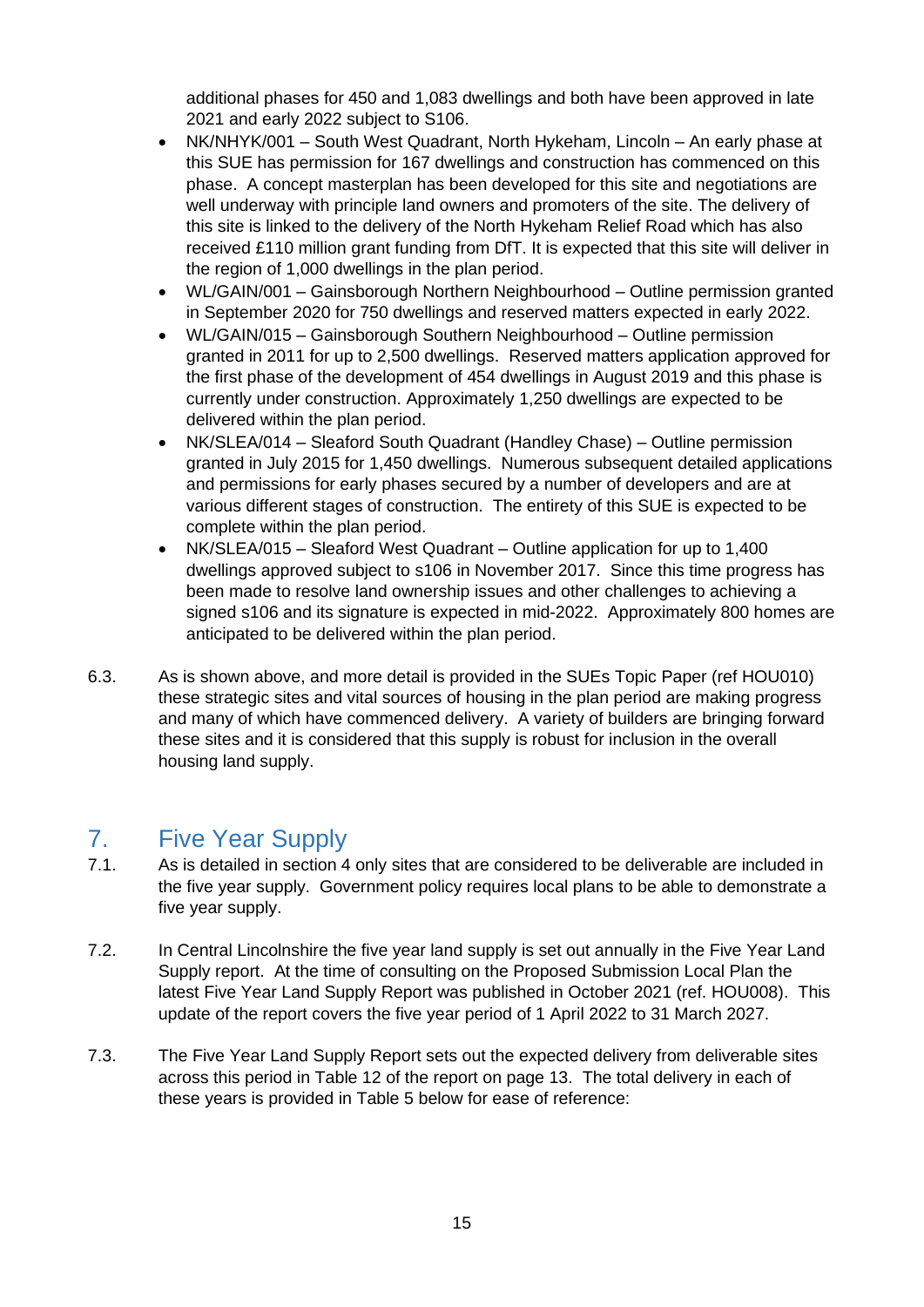*Table 5: Delivery by year within five year period from Central Lincs Five Year Land Supply Report 2021.*

| 2021/22  | 2022/23            | 2023/24        | 2024/25  | 2025/26  | 2026/27     | <b>Total five</b> |
|----------|--------------------|----------------|----------|----------|-------------|-------------------|
|          |                    |                |          |          |             |                   |
| (current | $\sqrt{2}$ vear 1. | $($ vear 2 $)$ | (vear 3) | (vear 4) | (vear $5$ ) | vears             |
| vear)    |                    |                |          |          |             |                   |
| 2,085    | 1,932              | 2,327          | 2,183    | 1,762    | 1,480       | 9,683             |

- 7.4. It should be noted that these numbers includes 259 'dwellings' which is based on the amount of accommodation being released into the wider housing market through the development of student accommodation and other communal accommodation as allowed for in the PPG.<sup>15</sup> It also includes 324 dwellings from windfall in small sites as is justified in paragraphs 4.13-4.29 of the report.
- 7.5. The number of homes that are considered deliverable and are expected to come forward within the five year period equates to an annual average of 1,936 dwellings.
- 7.6. When this expected delivery is compared against the housing requirement of the local plan it is clear that it is greatly in excess of the both the bottom and the top of the proposed annualised range of 1,060-1,325 dwellings per year.
- 7.7. However, the PPG also sets out the need to include a buffer, brought forward from later in the plan period of 5% to ensure choice and competition in the market<sup>16</sup> for locations, such as Central Lincolnshire, which have achieved more than 85% of the local housing need assessment in the Housing Delivery Test Measurement<sup>17</sup>. When this is added onto the base requirement it becomes 1,113 dwellings per year at the bottom end of the range, based on the Local Housing Need Assessment figure and 1,391 dwellings per year at the top end of the range.
- 7.8. Therefore it can be concluded that when considered against the nationally derived Local Housing Need figure Central Lincolnshire can demonstrate 8.7 years of deliverable supply and it can demonstrate 6.96 years of deliverable supply against the top end of the proposed housing requirement range.

# <span id="page-15-0"></span>8. Detailed trajectory

- 8.1. In accordance with the requirement of paragraph 74 of the NPPF 2021 to include a trajectory illustrating the expected rate of housing delivery over the plan period, the Local Plan includes a trajectory from categories of sites in Table 2 on page 170 of the plan and this is also presented in graph format in Figure 1 on page 171.
- 8.2. Appendix 1 of this report includes the detailed trajectory which includes the expected delivery timescale for every site being allocated in the local plan. This trajectory is based on the evidence gathered through the Five Year Land Supply review, updated to take account of known changes since the latest annual review. For sites not in the five year land supply, the timing is based on officer knowledge of each site, informed by information provided on the site by its owner or promoter and then checked against the

<sup>15</sup> Planning Practice Guidance Ref ID: 68-034-20190722

<sup>16</sup> Planning Practice Guidance Ref ID: 68-022-20190722

<sup>17</sup> In the latest Housing Delivery Test published in January 2022, Central Lincolnshire achieved 175% of the housing requirement in the Local Housing Need Assessment. Test results available at <https://www.gov.uk/government/publications/housing-delivery-test-2021-measurement>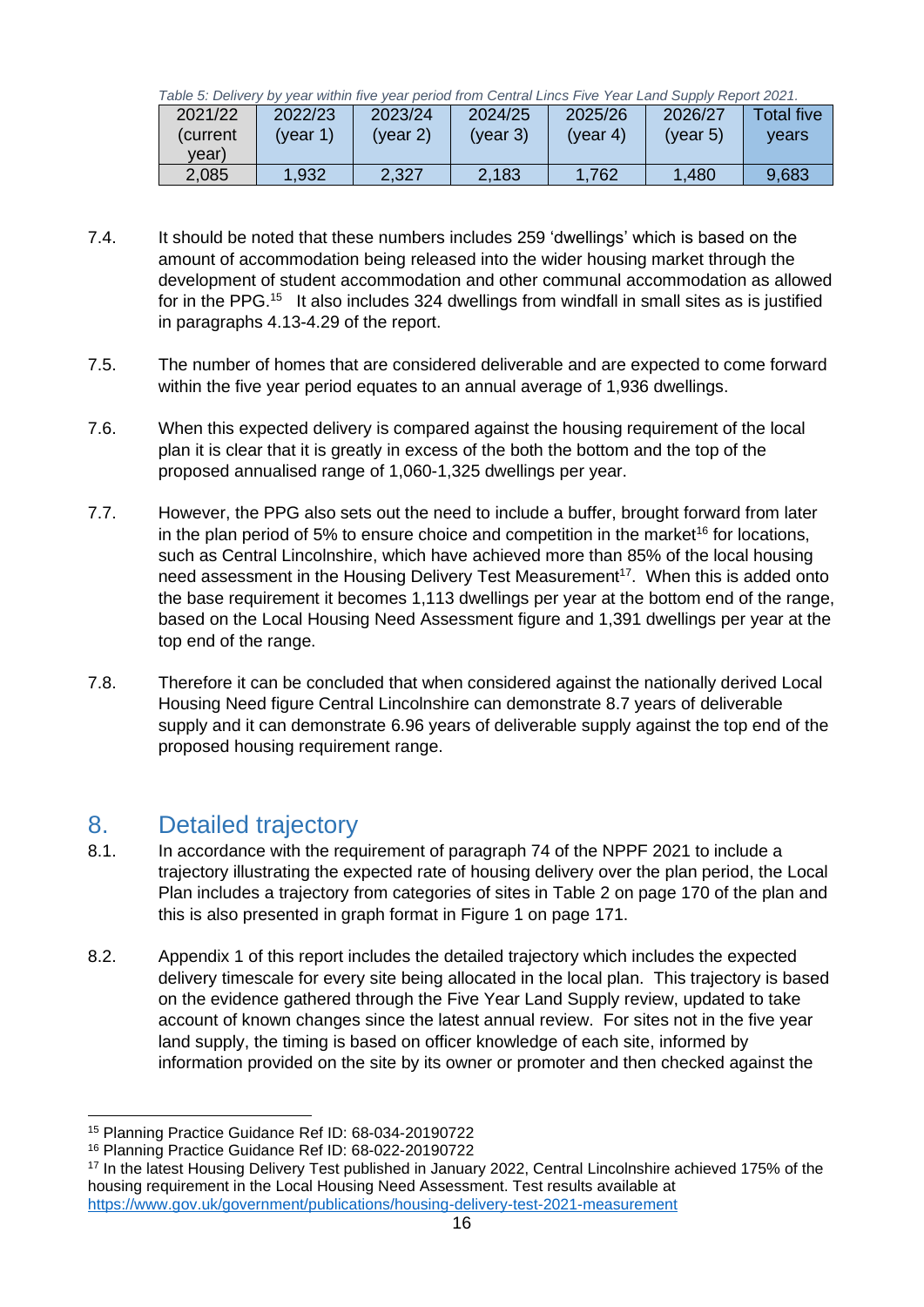delivery assumptions in the Housing Land Supply Assumptions document from October 2019 (ref HOU009).

# <span id="page-16-0"></span>9. Conclusion

- 9.1. This report shows that the Central Lincolnshire housing land supply position is robust, compliant with national policy and will deliver both a housing land supply for the short term (five year period) and across the plan period.
- 9.2. Substantial work has been undertaken by the Central Lincolnshire authorities in partnership with land owners and developers to both progress delivery of sites and to understand through an evidence-based approach what will be built and when. This partnership work will continue to ensure that this land supply position is maintained and strengthened further.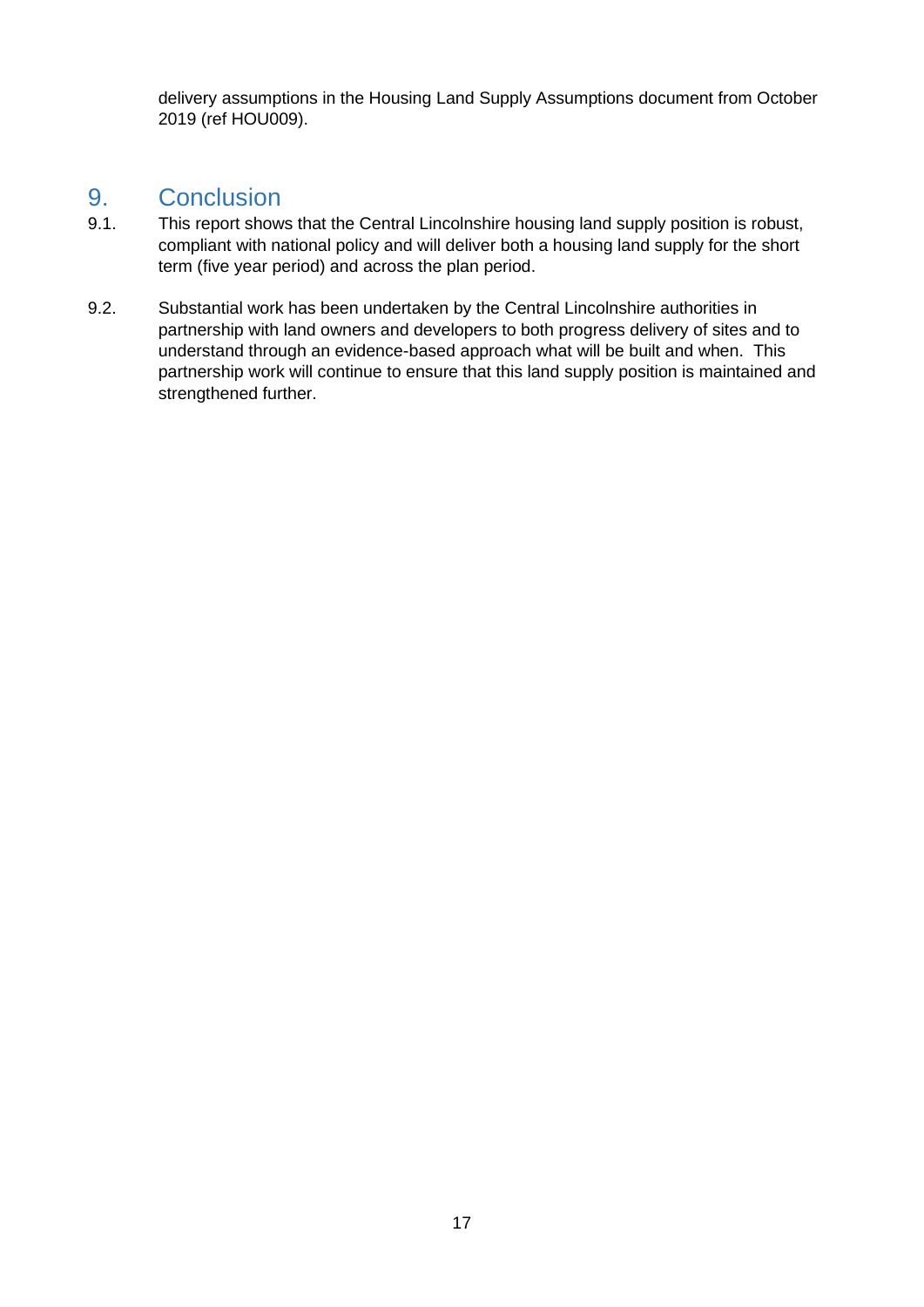# <span id="page-17-0"></span>APPENDIX 1 – Site trajectories

| Site Ref      | Site Address                                                                    | <b>Site</b><br>area<br>(ha) | Total complete<br>prior to 2018/19 | total complete<br>18/19 | total complete<br>19/20 | total complete<br>20/21 | plan<br>Outstanding<br>period | Current 21/22 | 22/23 | 23/24           | 24/25           | 25/26 | 26/27 | 27/28          | 28/29           | 29/30 | 30/31 | 31/32 | 32/33 | 33/34 | 34/35 | 35/36 | 36/37 | 37/38 | 38/39 | 39/40 | Total           | Total Plan period<br>2018-2040 |
|---------------|---------------------------------------------------------------------------------|-----------------------------|------------------------------------|-------------------------|-------------------------|-------------------------|-------------------------------|---------------|-------|-----------------|-----------------|-------|-------|----------------|-----------------|-------|-------|-------|-------|-------|-------|-------|-------|-------|-------|-------|-----------------|--------------------------------|
| COL/ABB/001   | North East<br>Quadrant, Land at<br>Greetwell area,<br>Lincoln                   | 82.94                       |                                    |                         |                         | 25                      | 1375                          | 60            | 60    | 60              | 60              | 60    | 60    | 120            | 115             | 65    | 75    | 80    | 80    | 80    | 80    | 80    | 80    | 80    | 80    |       | 1400            | 1400                           |
| COL/ABB/002   | Former Main<br>Hospital Complex,<br>St Anne's Road,<br>Lincoln                  | 0.98                        |                                    |                         |                         |                         | 50                            |               |       |                 |                 |       |       | 10             | 20              | 20    |       |       |       |       |       |       |       |       |       |       | 50              | 50                             |
| COL/BIRCH/001 | Land at Birchwood<br>Centre, Birchwood,<br>Lincoln                              | 1.86                        |                                    |                         |                         |                         | 49                            |               | 20    | 20              | 9               |       |       |                |                 |       |       |       |       |       |       |       |       |       |       |       | 49              | 49                             |
| COL/BOU/001   | Western Growth<br>Corridor, Lincoln                                             | 390.70                      |                                    |                         |                         |                         | 2200                          |               |       |                 | 60              | 60    | 60    | 200            | 200             | 170   | 150   | 100   | 150   | 150   | 150   | 150   | 150   | 150   | 150   | 150   | 2200            | 2200                           |
| COL/BOU/002   | Monson Arms,<br>Skellingthorpe<br>Road, Lincoln                                 | 0.27                        |                                    |                         |                         |                         | 10                            |               | 10    |                 |                 |       |       |                |                 |       |       |       |       |       |       |       |       |       |       |       | 10 <sup>°</sup> | 10 <sup>°</sup>                |
| COL/BOU/003   | <b>Former Victory</b><br>Public House,<br><b>Boultham Park</b><br>Road, Lincoln | 0.27                        |                                    |                         |                         |                         | 14                            |               |       |                 |                 |       |       | $\overline{7}$ | $\overline{7}$  |       |       |       |       |       |       |       |       |       |       |       | 14              | 14                             |
| COL/CAR/004   | Church at Long<br>Leys Road, Lincoln                                            | 0.46                        |                                    |                         |                         |                         | 10                            |               |       | $5\phantom{.0}$ | $5\overline{)}$ |       |       |                |                 |       |       |       |       |       |       |       |       |       |       |       | 10 <sup>°</sup> | 10                             |
| COL/CAR/005   | 128-130 Carholme<br>Road, Lincoln                                               | 0.08                        |                                    |                         |                         |                         | 14                            |               |       | $\overline{7}$  | $\overline{7}$  |       |       |                |                 |       |       |       |       |       |       |       |       |       |       |       | 14              | 14                             |
| COL/CAS/001   | Land north of<br>Ermine West<br>(Queen Elizabeth<br>Road), Lincoln              | 13.54                       |                                    |                         |                         | $-22$                   | 325                           |               |       |                 | 60              | 60    | 60    | 60             | 60              | 25    |       |       |       |       |       |       |       |       |       |       | 303             | 303                            |
| COL/GLE/001   | Land off Wolsey<br>Way, Lincoln                                                 | 1.08                        |                                    |                         |                         |                         | 14                            |               |       | $\overline{7}$  | $\overline{7}$  |       |       |                |                 |       |       |       |       |       |       |       |       |       |       |       | 14              | 14                             |
| COL/MIN/001   | Roman Gate 2,<br>Land off Flavian<br>Road, Lincoln                              | 2.17                        |                                    |                         |                         |                         | 60                            |               |       |                 |                 |       |       | 20             | $\overline{20}$ | 20    |       |       |       |       |       |       |       |       |       |       | 60              | 60                             |
| COL/MIN/003   | Romangate<br>Development, land<br>at Nettleham Road,<br>Lincoln                 | 6.36                        | 10 <sup>°</sup>                    | 19                      | $6 \overline{6}$        | 10                      | 124                           | 20            | 25    | 25              | 25              | 29    |       |                |                 |       |       |       |       |       |       |       |       |       |       |       | 169             | 159                            |
| COL/MIN/005   | Land at Cathedral<br>Quarry, Riseholme<br>Road, Lincoln                         | 2.74                        |                                    |                         |                         |                         | 40                            |               |       |                 |                 |       |       |                |                 | 10    | 10    | 10    | 10    |       |       |       |       |       |       |       | 40              | 40                             |
| COL/MIN/006   | Land west of<br>Nettleham Road,<br>Lincoln                                      | 1.17                        |                                    |                         |                         |                         | 39                            |               |       |                 |                 | 20    | 19    |                |                 |       |       |       |       |       |       |       |       |       |       |       | 39              | 39                             |
| COL/MOOR/001  | Land north of<br>Hainton Road,<br>Lincoln                                       | 1.14                        |                                    |                         |                         |                         | 40                            |               | 25    | 15              |                 |       |       |                |                 |       |       |       |       |       |       |       |       |       |       |       | 40              | 40                             |
| NK/AUB/001A   | Land south of<br>Thorpe Lane, South<br>Hykeham                                  | 5.20                        |                                    |                         |                         |                         | 144                           |               |       | 25              | 25              | 25    | 25    | 25             | 19              |       |       |       |       |       |       |       |       |       |       |       | 144             | 144                            |
| NK/CAN/003    | South East<br>Quadrant, Canwick<br>Heath                                        | 464.99                      |                                    |                         |                         | $\overline{4}$          | 3268                          | 56            | 55    | 112             | 100             | 100   | 100   | 120            | 200             | 200   | 200   | 225   | 225   | 225   | 225   | 225   | 225   | 225   | 225   | 225   |                 | $3272$ 3272                    |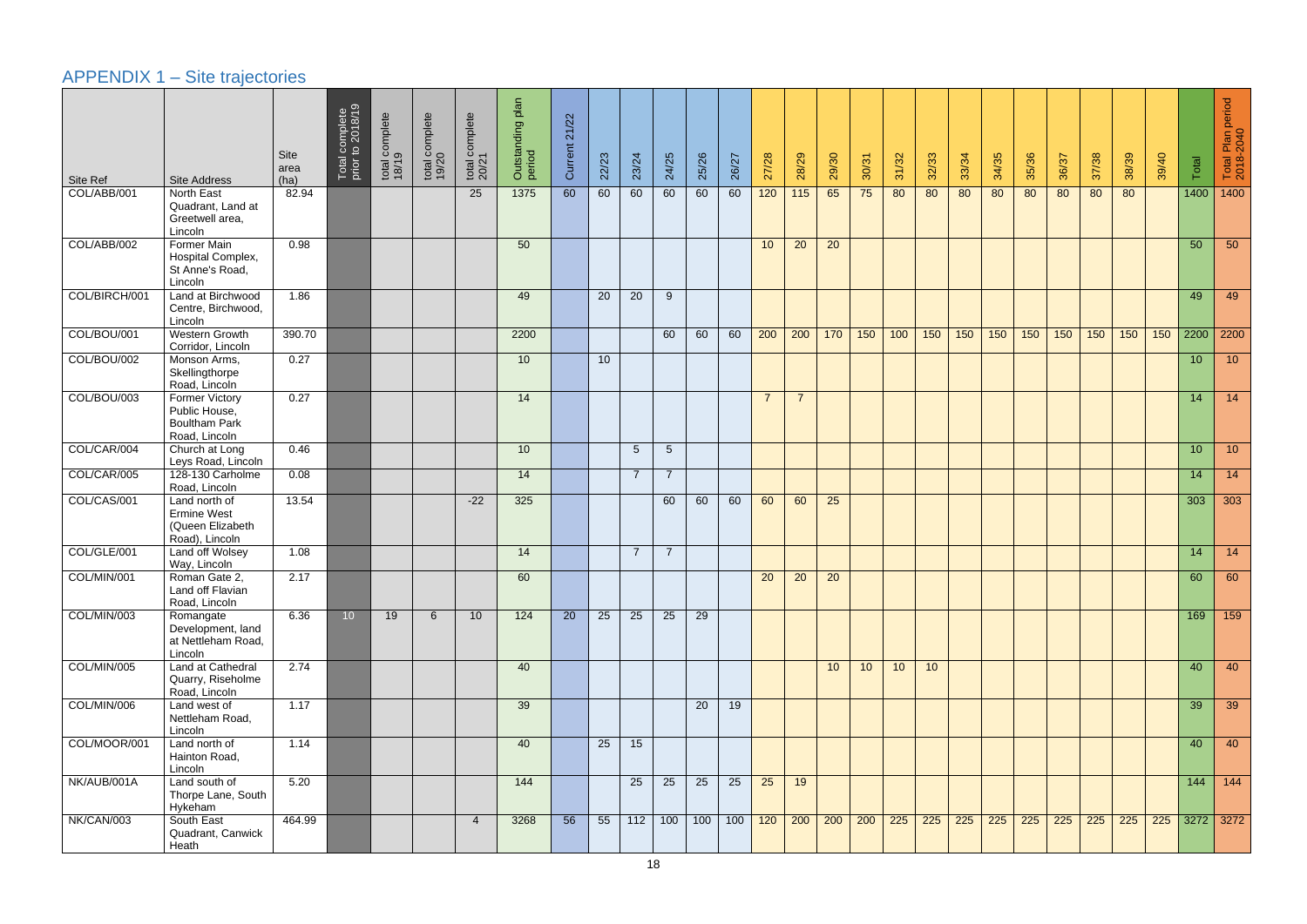| Site Ref    | <b>Site Address</b>                                                                                               | Site<br>area<br>(ha) | Total complete<br>prior to 2018/19 | total complete<br>18/19 | total complete<br>19/20 | total complete<br>20/21 | plan<br>Outstanding<br>period | 21/22<br>Current | 22/23 | 23/24 | 24/25           | 25/26 | 26/27 | 27/28 | 28/29          | 29/30 | 30/31 | 31/32 | 32/33 | 33/34     | 34/35 | 35/36   | 36/37 | 37/38 | 38/39 | 39/40 | Total           | Total Plan period<br>2018-2040 |
|-------------|-------------------------------------------------------------------------------------------------------------------|----------------------|------------------------------------|-------------------------|-------------------------|-------------------------|-------------------------------|------------------|-------|-------|-----------------|-------|-------|-------|----------------|-------|-------|-------|-------|-----------|-------|---------|-------|-------|-------|-------|-----------------|--------------------------------|
| NK/NHYK/001 | South West<br>Quadrant, Land at<br>Grange Farm,<br>Lincoln                                                        | 133.52               |                                    |                         |                         |                         | 1217                          | 25               | 25    | 25    | 25              | 25    | 25    | 67    | 50             | 50    | 50    | 50    | 100   | 100       | 100   | 100     | 100   | 100   | 100   | 100   | 1217            | 1217                           |
| NK/WAD/004A | Land south of<br>Station Road,<br>Waddington<br>Lowfields                                                         | 10.70                |                                    |                         |                         |                         | 321                           |                  |       |       |                 |       |       |       |                |       |       | 20    | 21    | 40        | 40    | 40      | 40    | 40    | 40    | 40    | 321             | 321                            |
| NK/WAD/025  | Land off Palm<br>Road, Brant Road,<br>Waddington                                                                  | 1.06                 |                                    |                         |                         |                         | 20                            |                  | 10    | 10    |                 |       |       |       |                |       |       |       |       |           |       |         |       |       |       |       | 20              | 20                             |
| WL/NHAM/001 | Land West of<br>Nettleham Road,<br>Lincoln Fringe<br>(Romangate)                                                  | 3.78                 |                                    | $\mathbf{3}$            | 11                      | $\overline{7}$          | 76                            |                  |       | 12    | $\overline{12}$ | 13    | 13    | 13    | 13             |       |       |       |       |           |       |         |       |       |       |       | $\overline{97}$ | 97                             |
| WL/NHAM/033 | Land north of<br>Wolsey Way,<br>Lincoln                                                                           | 16.56                | 131                                | 18                      | 15                      | 12                      | 198                           | 25               | 25    | 25    | 25              | 25    | 25    | 25    | 23             |       |       |       |       |           |       |         |       |       |       |       | 374             | 243                            |
| WL/RISE/001 | <b>Land off Millbeck</b><br>Drive, Lincoln                                                                        | 1.00                 |                                    |                         |                         |                         | 46                            |                  |       |       |                 |       |       | 20    | 26             |       |       |       |       |           |       |         |       |       |       |       | 46              | 46                             |
| NK/KIRK/004 | Former Hoplands<br>Depot, Boston<br>Road, Sleaford                                                                | 1.83                 |                                    |                         |                         |                         | 37                            |                  |       |       | 18              | 19    |       |       |                |       |       |       |       |           |       |         |       |       |       |       | 37              | 37 <sup>7</sup>                |
| NK/SLEA/002 | Land to the East of<br>CL1013, Poplar<br>Farm, South of<br>A17, Sleaford (Part<br>A) and Furlong<br>Way, Sleaford | 38.91                |                                    |                         |                         |                         | 315                           |                  | 30    | 60    | 60              | 60    | 60    | 45    |                |       |       |       |       |           |       |         |       |       |       |       | $\frac{1}{315}$ | 315                            |
| NK/SLEA/014 | Sleaford south SUE                                                                                                | 59.82                |                                    | $\overline{2}$          | 8                       | 29                      | 1411                          | 31               | 87    | 45    | 45              | 45    | 45    | 45    | 118            | 120   | 120   | 120   |       | $120$ 120 | 120   | 120     | 110   |       |       |       |                 | $1450$ 1450                    |
| NK/SLEA/015 | <b>Sleaford West</b><br><b>Quadrant SUE</b>                                                                       | 77.95                |                                    |                         |                         |                         | 780                           |                  |       |       |                 |       |       | 60    | 60             | 60    | 60    | 60    |       | 60 60     |       | $60$ 60 | 60    | 60    | 60    | 60    |                 | 780 780                        |
| NK/SLEA/016 | Land west of<br>London Road,<br>Sleaford                                                                          | 6.86                 |                                    |                         |                         | 10 <sup>1</sup>         | 177                           | 25               | 25    | 25    | 25              | 25    | 25    | 25    | $\overline{2}$ |       |       |       |       |           |       |         |       |       |       |       | 187             | 187                            |
| NK/SLEA/017 | Land at Grantham<br>Road, Sleaford                                                                                | 14.74                |                                    |                         |                         |                         | 377                           |                  | 70    | 70    | 70              | 70    | 70    | 27    |                |       |       |       |       |           |       |         |       |       |       |       | 377             | 377                            |
| NK/SLEA/018 | Land to the rear of<br><b>Grantham Road</b><br>Car Park,<br>Grantham Road,<br>Sleaford,<br>Lincolnshire           | 0.51                 |                                    |                         |                         |                         | 12                            |                  | 12    |       |                 |       |       |       |                |       |       |       |       |           |       |         |       |       |       |       | 12 <sub>2</sub> | 12                             |
| WL/GAIN/001 | Gainsborough<br>Northern<br>Neighbourhood<br><b>SUE</b>                                                           | 128.87               |                                    |                         |                         |                         | 600                           |                  |       |       |                 | 40    | 40    | 40    | 40             | 40    | 40    | 40    | 40    | 40        | 40    | 40      | 40    | 40    | 40    | 40    | 600             | 600                            |
| WL/GAIN/003 | Land south of the<br>Belt Road,<br>Gainsborough,<br><b>DN21 1HN</b>                                               | 3.39                 |                                    |                         |                         |                         | 80                            | 35               | 35    | 10    |                 |       |       |       |                |       |       |       |       |           |       |         |       |       |       |       | 80              | 80                             |
| WL/GAIN/005 | <b>Riverside North</b><br>Housing Zone,<br>Gainsborough                                                           | 4.29                 |                                    |                         |                         |                         | 138                           |                  | 49    | 29    | 60              |       |       |       |                |       |       |       |       |           |       |         |       |       |       |       | 138             | 138                            |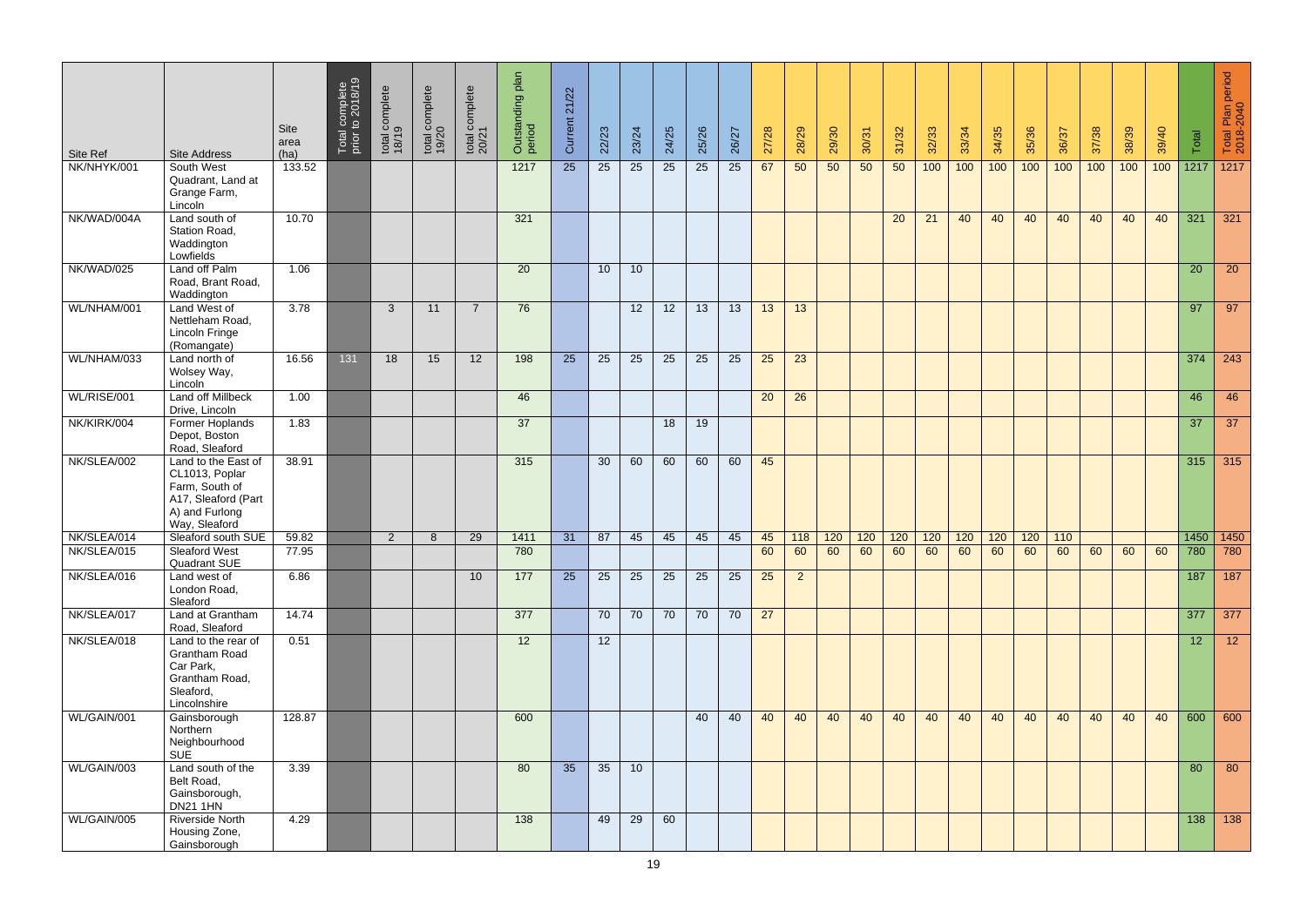| Site Ref          | Site Address                                                                              | Site<br>area<br>(ha) | Total complete<br>prior to 2018/19 | total complete<br>18/19 | total complete<br>19/20 | total complete<br>20/21 | plan<br>Outstanding<br>period | 21/22<br>Current | 22/23 | 23/24           | 24/25           | 25/26          | 26/27           | 27/28 | 28/29           | 29/30 | 30/31           | 31/32           | 32/33           | 33/34 | 34/35 | 35/36           | 36/37          | 37/38 | 38/39 | 39/40 | Total            | Total Plan period<br>2018-2040 |
|-------------------|-------------------------------------------------------------------------------------------|----------------------|------------------------------------|-------------------------|-------------------------|-------------------------|-------------------------------|------------------|-------|-----------------|-----------------|----------------|-----------------|-------|-----------------|-------|-----------------|-----------------|-----------------|-------|-------|-----------------|----------------|-------|-------|-------|------------------|--------------------------------|
| WL/GAIN/007       | Land west of The<br>Avenue,<br>Gainsborough                                               | 2.87                 |                                    |                         |                         |                         | 43                            |                  |       |                 |                 | 35             | 8               |       |                 |       |                 |                 |                 |       |       |                 |                |       |       |       | 43               | 43                             |
| WL/GAIN/008       | Land west of<br>Horsley Road,<br>Gainsborough                                             | 2.03                 |                                    |                         |                         |                         | 49                            |                  |       |                 |                 |                |                 | 24    | 25              |       |                 |                 |                 |       |       |                 |                |       |       |       | 49               | 49                             |
| WL/GAIN/013       | Former Middlefield<br>School, Middlefield<br>Road,<br>Gainsborough                        | 7.26                 |                                    |                         |                         |                         | 95                            |                  |       | $5\overline{)}$ | 30              | 30             | 30              |       |                 |       |                 |                 |                 |       |       |                 |                |       |       |       | 95               | 95                             |
| WL/GAIN/014       | Former<br>Environment<br>Agency Office,<br>Corringham Road,<br>Gainsborough               | 1.15                 |                                    |                         |                         |                         | 34                            |                  |       |                 |                 |                |                 |       | 10              | 12    | 12              |                 |                 |       |       |                 |                |       |       |       | $\overline{34}$  | 34                             |
| WL/GAIN/015       | Gainsborough<br>Southern<br>Neighbourhood<br>SUE (Land at<br>Foxby Lane,<br>Gainsborough) | 140.45               |                                    |                         |                         |                         | 1260                          | 40               | 40    | 40              | 40              | 40             | 40              | 60    | 80              | 80    | 80              | 80              | 80              | 80    | 80    | 80              | 80             | 80    | 80    | 80    | 1260             | 1260                           |
| WL/GAIN/019       | Gainsborough<br>Riverside Gateway                                                         | 4.04                 |                                    |                         |                         |                         | 220                           |                  | 20    | $\overline{20}$ | $\overline{20}$ | 20             | 20              | 20    | $\overline{20}$ | 20    | $\overline{20}$ | $\overline{20}$ | $\overline{20}$ |       |       |                 |                |       |       |       | 220              | 220                            |
| WL/GAIN/020       | AMP Rose site,<br>Heapham Road,<br>Gainsborough                                           | 2.28                 |                                    |                         |                         |                         | 78                            |                  |       |                 |                 |                |                 | 30    | 30              | 18    |                 |                 |                 |       |       |                 |                |       |       |       | 78               | 78                             |
| WL/GAIN/021       | Former Castle Hills<br><b>Community College</b><br>site, The Avenue,<br>Gainsborough      | 4.94                 |                                    |                         |                         |                         | 112                           |                  |       |                 |                 |                | 27              | 35    | 35              | 15    |                 |                 |                 |       |       |                 |                |       |       |       | $\overline{112}$ | 112                            |
| WL/GAIN/022       | Former Ropery Inn,<br>202 Ropery Road,<br>Gainsborough                                    | 0.11                 |                                    |                         |                         |                         | 14                            |                  |       | $\overline{7}$  | $\overline{7}$  |                |                 |       |                 |       |                 |                 |                 |       |       |                 |                |       |       |       | 14               | 14                             |
| WL/GAIN/023       | The Maltings, 2B<br>Lea Road,<br>Gainsborough                                             | 0.16                 |                                    |                         |                         |                         | 15                            |                  |       |                 | $5\overline{)}$ | 5 <sup>5</sup> | $5\overline{)}$ |       |                 |       |                 |                 |                 |       |       |                 |                |       |       |       | 15               | 15                             |
| WL/GAIN/024       | Land to the rear of<br>227 - 257 Lea<br>Road,<br>Gainsborough                             | 0.52                 |                                    |                         |                         |                         | 16                            |                  |       | 5 <sup>5</sup>  | $5\overline{)}$ | 6              |                 |       |                 |       |                 |                 |                 |       |       |                 |                |       |       |       | 16               | 16                             |
| WL/GAIN/025       | Land at The<br>Beckett School,<br>Whites Wood Lane,<br>Gainsborough                       | 0.64                 |                                    |                         |                         |                         | 25                            | 10               | 10    | $5\overline{)}$ |                 |                |                 |       |                 |       |                 |                 |                 |       |       |                 |                |       |       |       | 25               | 25                             |
| WL/GAIN/026       | <b>Land at Marshalls</b><br>Rise, Gainsborough                                            | 0.66                 | 56                                 |                         |                         |                         | 39                            |                  |       |                 |                 |                |                 |       |                 |       |                 |                 |                 | 10    | 10    | 10 <sup>°</sup> | 9 <sup>°</sup> |       |       |       | 95               | 39                             |
| WL/CAI/001        | Land to the South<br>of North Kelsey<br>Road, Caistor                                     | 5.90                 |                                    |                         |                         |                         | 135                           |                  |       |                 |                 |                | 15              | 15    | 15              | 15    | 15              | 15              | 15              | 15    | 15    |                 |                |       |       |       | $\overline{135}$ | 135                            |
| <b>WL/CAI/002</b> | Land at Sunnyside,<br>west of Tennyson<br>Close, Caistor, LN7<br>6NZ                      | 2.67                 |                                    |                         |                         |                         | 60                            |                  |       |                 |                 |                |                 | 10    | 10              | 10    | 10              | 10              | 10              |       |       |                 |                |       |       |       | 60               | 60                             |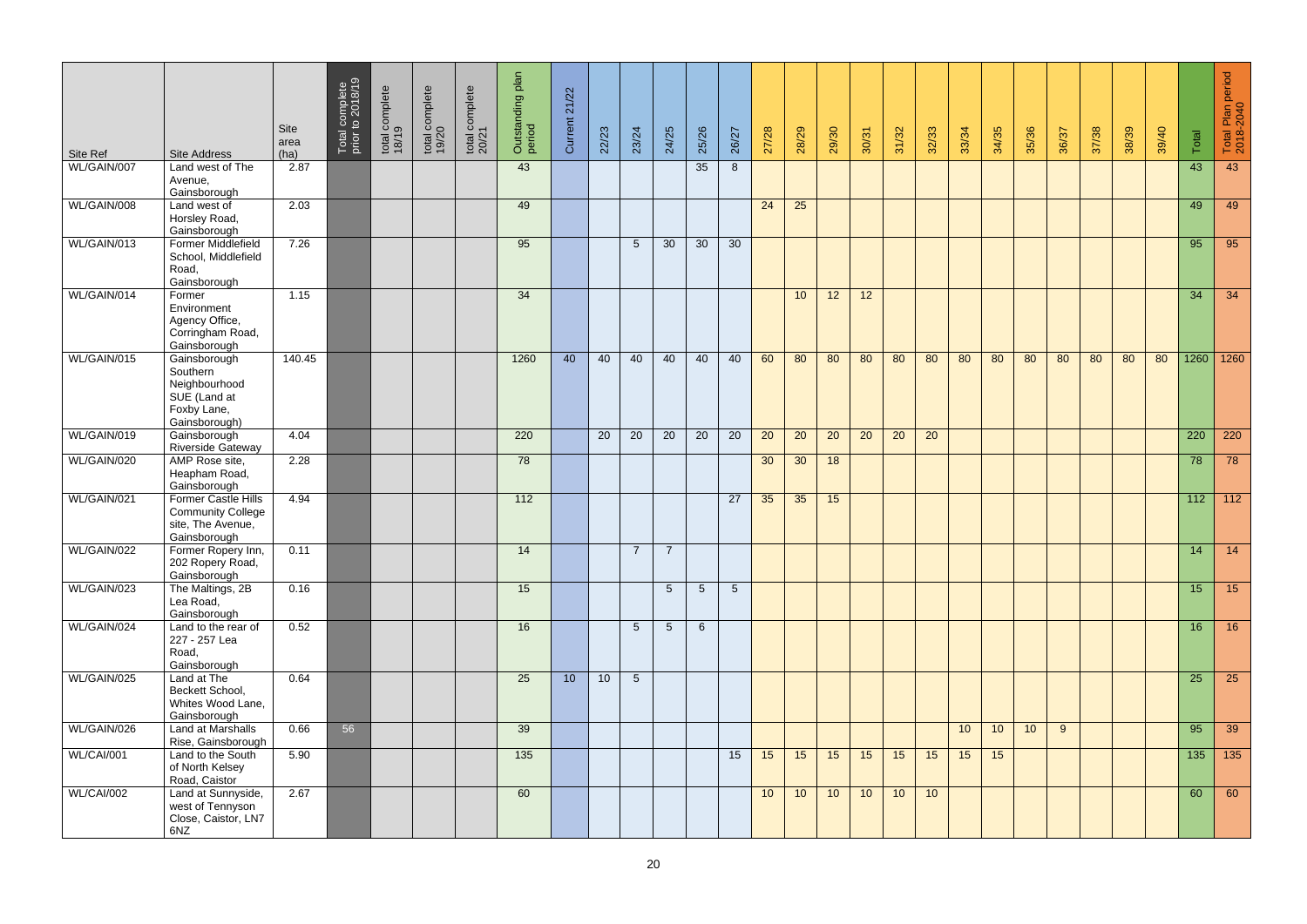| Site Ref     | <b>Site Address</b>                                                                                                     | Site<br>area<br>(ha) | Total complete<br>prior to 2018/19 | total complete<br>18/19 | total complete<br>19/20 | total complete<br>20/21 | Outstanding plan<br>period | 21/22<br><b>Current</b> | 22/23 | 23/24           | 24/25 | 25/26 | 26/27 | 27/28          | 28/29          | 29/30           | 30/31          | 31/32          | 32/33          | 33/34           | 34/35 | 35/36 | 36/37 | 37/38 | 38/39 | 39/40 | Total            | Total Plan period<br>2018-2040 |
|--------------|-------------------------------------------------------------------------------------------------------------------------|----------------------|------------------------------------|-------------------------|-------------------------|-------------------------|----------------------------|-------------------------|-------|-----------------|-------|-------|-------|----------------|----------------|-----------------|----------------|----------------|----------------|-----------------|-------|-------|-------|-------|-------|-------|------------------|--------------------------------|
| WL/CAI/007   | <b>Caistor Hospital</b><br>Site, North Kelsey<br>Road                                                                   | 5.44                 | 39                                 | 13                      | 11                      | 17                      | 71                         | 20                      | 20    | 20              | 11    |       |       |                |                |                 |                |                |                |                 |       |       |       |       |       |       | 151              | $\boxed{112}$                  |
| WL/CAI/008   | Land adjacent and<br>to the rear of<br>Roman Ridge,<br>Brigg Road, Caistor                                              | 2.21                 |                                    |                         |                         |                         | 69                         |                         |       |                 | 24    | 24    | 21    |                |                |                 |                |                |                |                 |       |       |       |       |       |       | 69               | 69                             |
| WL/MARK/001  | Land adjacent to<br>Davens Court,<br>Legsby Road,<br>Market Rasen                                                       | 1.84                 |                                    |                         |                         |                         | 55                         |                         |       |                 |       |       |       |                |                | $5\overline{)}$ | 10             | 10             | 10             | 10 <sup>°</sup> | 10    |       |       |       |       |       | 55               | 55                             |
| WL/MARK/002  | Land off Linwood<br>Road & The<br>Ridings, Market<br>Rasen                                                              | 5.91                 |                                    |                         |                         |                         | 131                        |                         | 72    | 36              | 23    |       |       |                |                |                 |                |                |                |                 |       |       |       |       |       |       | $\overline{131}$ | $\boxed{131}$                  |
| WL/MARK/003  | Land to the east of<br>Gordon Field &<br>south of Chapel<br>Street, adjoining<br>Market Rasen<br><b>Railway Station</b> | 1.39                 |                                    |                         |                         |                         | 36                         |                         |       |                 |       |       |       | $\overline{7}$ | $\overline{7}$ | $\overline{7}$  | $\overline{7}$ | $\overline{7}$ | $\overline{1}$ |                 |       |       |       |       |       |       | 36               | 36                             |
| WL/MARK/007  | Land at Highfield,<br>Linwood Road,<br>Market Rasen                                                                     | 0.91                 |                                    |                         |                         |                         | 27                         |                         |       |                 |       |       |       | 9              | 9              | 9               |                |                |                |                 |       |       |       |       |       |       | $\overline{27}$  | 27                             |
| WL/MARK/008a | Land north of<br>Willingham Road,<br>south-west of<br>Glebe Farm,<br>Market Rasen                                       | 4.42                 |                                    |                         |                         |                         | 48                         |                         | 12    | 12              | 12    | 12    |       |                |                |                 |                |                |                |                 |       |       |       |       |       |       | 48               | 48                             |
| WL/MARK/010  | Land between<br>properties known<br>as Mayfield and<br>Wodelyn Cottage,<br>Linwood Road,<br>Market Rasen                | 1.82                 |                                    |                         |                         |                         | 45                         |                         |       |                 |       |       |       | 15             | 15             | 15              |                |                |                |                 |       |       |       |       |       |       | 45               | 45                             |
| WL/MARK/011  | Land west of<br>Linwood Road,<br>Market Rasen                                                                           | 1.14                 |                                    |                         |                         |                         | 32                         |                         | 16    | 16              |       |       |       |                |                |                 |                |                |                |                 |       |       |       |       |       |       | 32               | 32                             |
| WL/MIDR/016  | Land north of<br>Gallamore Lane,<br>Market Rasen                                                                        | 3.46                 |                                    |                         |                         |                         | 71                         |                         |       | 34              | 37    |       |       |                |                |                 |                |                |                |                 |       |       |       |       |       |       | $\overline{71}$  | 71                             |
| WL/MIDR/018  | Land east of<br>Caistor Road,<br>Market Rasen                                                                           | 16.67                |                                    |                         |                         |                         | 300                        |                         | 25    | 25              | 25    | 25    | 25    | 25             | 25             | 25              | 25             | 25             | 25             | 25              |       |       |       |       |       |       | 300              | 300                            |
| NK/BBH/003   | Land South of<br><b>Bracebridge Heath</b>                                                                               | 13.20                |                                    |                         |                         |                         | 241                        |                         |       | 50              | 50    | 50    | 50    | 41             |                |                 |                |                |                |                 |       |       |       |       |       |       | 241              | 241                            |
| NK/BBH/005   | St John's Hospital,<br>Caistor Drive,<br><b>Bracebridge Heath</b>                                                       | 6.92                 | 52                                 | $\overline{7}$          |                         |                         | 123                        | 27                      | 15    | 19              | 26    | 24    | 12    |                |                |                 |                |                |                |                 |       |       |       |       |       |       | 182              | 130                            |
| NK/BIL/002   | Land at Mill Lane,<br>Billinghay                                                                                        | 3.07                 |                                    |                         | 11                      | 8                       | 46                         | 21                      | 20    | $5\overline{)}$ |       |       |       |                |                |                 |                |                |                |                 |       |       |       |       |       |       | 65               | 65                             |
| NK/BIL/003   | <b>Billinghay Field, Mill</b><br>Lane, Billinghay                                                                       | 6.86                 |                                    |                         |                         |                         | 154                        |                         |       |                 |       |       |       | 20             | 20             | 20              | 20             | 20             | 20             | 20              | 14    |       |       |       |       |       | 154              | 154                            |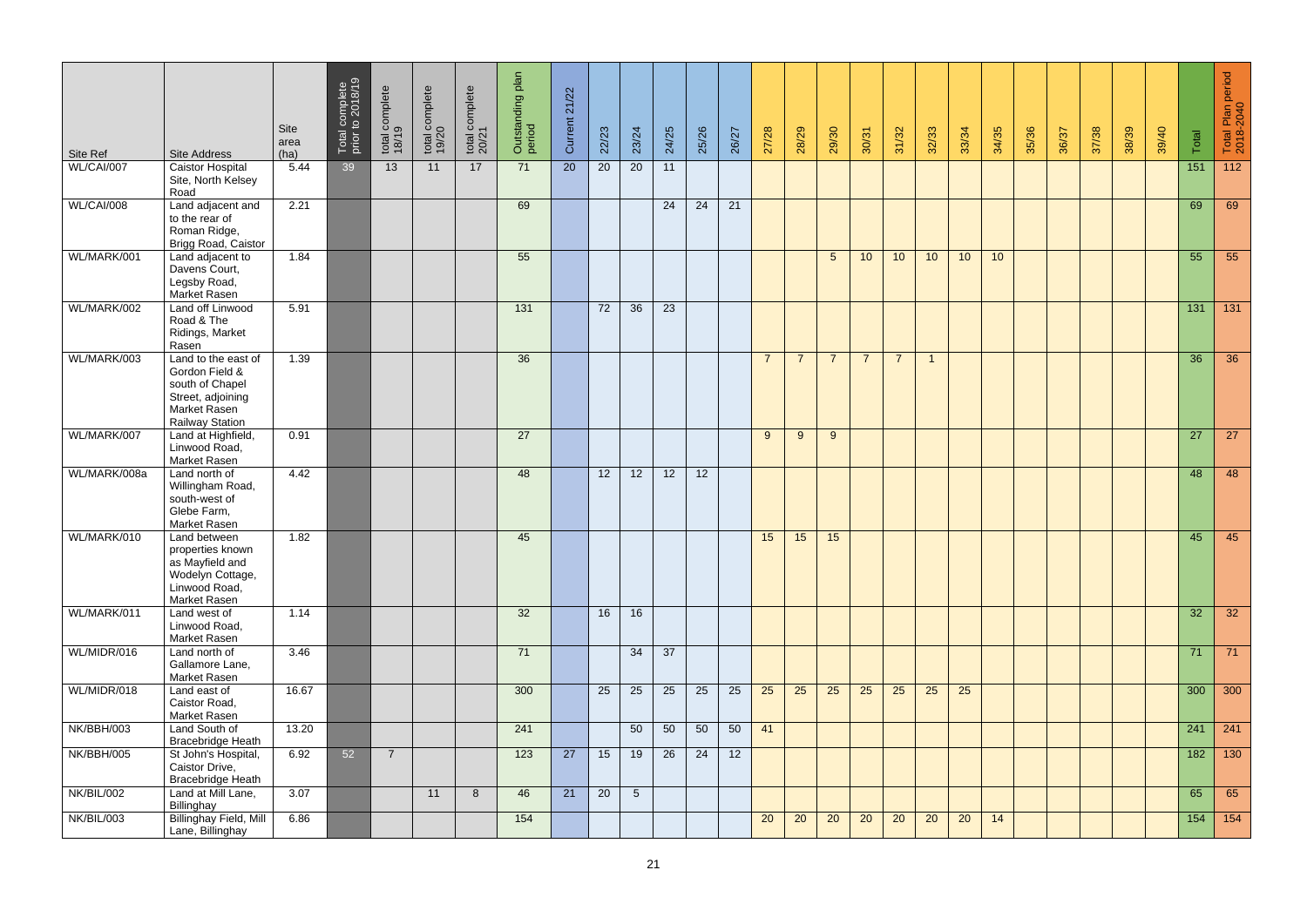| Site Ref     | <b>Site Address</b>                                                                             | <b>Site</b><br>area<br>(ha) | Total complete<br>prior to 2018/19 | total complete<br>18/19 | total complete<br>19/20 | total complete<br>20/21 | plan<br>Outstanding<br>period | 21/22<br><b>Current</b> | 22/23 | 23/24       | 24/25          | 25/26           | 26/27          | 27/28          | 28/29 | 29/30 | 30/31 | 31/32 | 32/33 | 33/34 | 34/35 | 35/36 | 36/37 | 37/38 | 38/39 | 39/40 | Total            | Total Plan period<br>2018-2040 |
|--------------|-------------------------------------------------------------------------------------------------|-----------------------------|------------------------------------|-------------------------|-------------------------|-------------------------|-------------------------------|-------------------------|-------|-------------|----------------|-----------------|----------------|----------------|-------|-------|-------|-------|-------|-------|-------|-------|-------|-------|-------|-------|------------------|--------------------------------|
| NK/BIL/004   | Land to the south of<br>the Whyche,                                                             | 4.35                        |                                    |                         |                         |                         | 98                            |                         |       |             |                |                 |                |                |       |       |       |       |       |       | 6     | 20    | 20    | 20    | 20    | 12    | 98               | 98                             |
|              | Billinghay                                                                                      |                             |                                    |                         |                         |                         |                               |                         |       |             |                |                 |                |                |       |       |       |       |       |       |       |       |       |       |       |       |                  |                                |
| NK/BIL/005   | Land off Park Lane,<br>Billinghay                                                               | 2.90                        |                                    |                         |                         |                         | 65                            |                         |       |             | $6\phantom{1}$ | $6\phantom{1}6$ | $6\phantom{1}$ | $6\phantom{1}$ |       |       |       |       |       |       |       |       |       |       | 20    | 21    | 65               | 65                             |
| NK/BIL/006A  | Land to the rear of<br>79 & 79a Walcott<br>Road, Billinghay                                     | 1.53                        |                                    |                         |                         |                         | 33                            |                         |       |             |                |                 |                |                | 8     | 8     | 9     | 8     |       |       |       |       |       |       |       |       | 33               | 33                             |
| NK/BIL/007   | Land off Waterside,<br>rear of 27 High<br>Street, Billinghay                                    | 2.05                        |                                    |                         |                         |                         | 33                            |                         |       |             |                |                 |                |                |       |       |       |       | 8     | 8     | 9     | 8     |       |       |       |       | 33               | 33                             |
| NK/BIL/012   | Land off West<br>Street, Billinghay                                                             | 5.03                        |                                    |                         |                         |                         | 128                           |                         |       | 15          | 30             | 30              | 30             | 23             |       |       |       |       |       |       |       |       |       |       |       |       | $\overline{128}$ | $\overline{128}$               |
| NK/BRAN/007  | Land to the west of<br>Station Road and<br>north of Nettleton<br>Close, Branston                | 1.64                        |                                    |                         |                         |                         | 35                            |                         |       |             |                |                 |                | 17             | 18    |       |       |       |       |       |       |       |       |       |       |       | 35               | 35                             |
| NK/BRAN/012  | Land To West Of<br><b>Station Road</b><br><b>Branston</b>                                       | 4.56                        |                                    |                         |                         |                         | 109                           | 12                      | 30    | 30          | 30             | $\overline{7}$  |                |                |       |       |       |       |       |       |       |       |       |       |       |       | 109              | 109                            |
| NK/HEC/004   | Land off Sleaford<br>Road, Heckington                                                           | 2.05                        |                                    |                         |                         |                         | 38                            |                         |       |             |                |                 |                | 20             | 18    |       |       |       |       |       |       |       |       |       |       |       | 38               | 38                             |
| NK/HEC/007   | Land east of Kyme<br>Road, Heckington                                                           | 1.06                        |                                    |                         |                         |                         | 33                            | 33                      |       |             |                |                 |                |                |       |       |       |       |       |       |       |       |       |       |       |       | 33               | 33                             |
| NK/MET/003   | Land Northwest of<br>village,<br>Metheringham                                                   | 15.33                       |                                    |                         |                         |                         | 329                           | 10 <sup>°</sup>         | 40    | 40          | 40             | 40              | 40             | 40             | 40    | 39    |       |       |       |       |       |       |       |       |       |       | 329              | 329                            |
| NK/NAV/005A  | Land Off High Dike<br>And Headland Way<br>and Winton Road,<br>Navenby                           | 3.56                        |                                    |                         |                         | 15                      | 62                            | 30                      | 30    | $2^{\circ}$ |                |                 |                |                |       |       |       |       |       |       |       |       |       |       |       |       | 77               | 77                             |
| NK/NAV/007   | Land at Top Farm,<br>Navenby                                                                    | 4.94                        |                                    | 50                      | 25                      | 20                      | 32                            | $\overline{22}$         | 10    |             |                |                 |                |                |       |       |       |       |       |       |       |       |       |       |       |       | $\overline{127}$ | $\overline{127}$               |
| NK/RUSK/005A | Land To The East<br>Of Lincoln Road<br>(B1188) And North<br>Of Springfield<br>Road, Ruskington. | 7.27                        |                                    |                         |                         |                         | 190                           | 10 <sup>°</sup>         | 40    | 40          | 40             | 40              | 20             |                |       |       |       |       |       |       |       |       |       |       |       |       | 190              | 190                            |
| NK/RUSK/007  | Land North of<br>Ruskington                                                                     | 7.63                        |                                    |                         |                         |                         | 172                           |                         |       |             |                |                 |                | 40             | 40    | 40    | 40    | 12    |       |       |       |       |       |       |       |       | 172              | 172                            |
| NK/RUSK/018  | Land north of<br>Whitehouse Road,<br>Ruskington                                                 | 3.23                        |                                    |                         |                         |                         | 73                            |                         | 12    | 25          | 25             | 11              |                |                |       |       |       |       |       |       |       |       |       |       |       |       | 73               | 73                             |
| NK/SKEL/001  | Land south of<br>Woodbank,<br>Skellingthorpe                                                    | 4.23                        |                                    |                         |                         |                         | 94                            |                         |       | 20          | 18             | 18              | 19             | 19             |       |       |       |       |       |       |       |       |       |       |       |       | 94               | 94                             |
| NK/SKEL/007  | Land east of<br>Lincoln Road,<br>Skellingthorpe                                                 | 10.52                       |                                    |                         |                         |                         | 280                           |                         | 25    | 25          | 25             | 25              | 25             | 25             | 25    | 25    | 25    | 25    | 30    |       |       |       |       |       |       |       | 280              | 280                            |
| NK/SKEL/015  | Manor Farm,<br>Church Road,<br>Skellingthorpe                                                   | 1.50                        |                                    |                         |                         |                         | 51                            | 5 <sup>5</sup>          | 25    | 21          |                |                 |                |                |       |       |       |       |       |       |       |       |       |       |       |       | 51               | 51                             |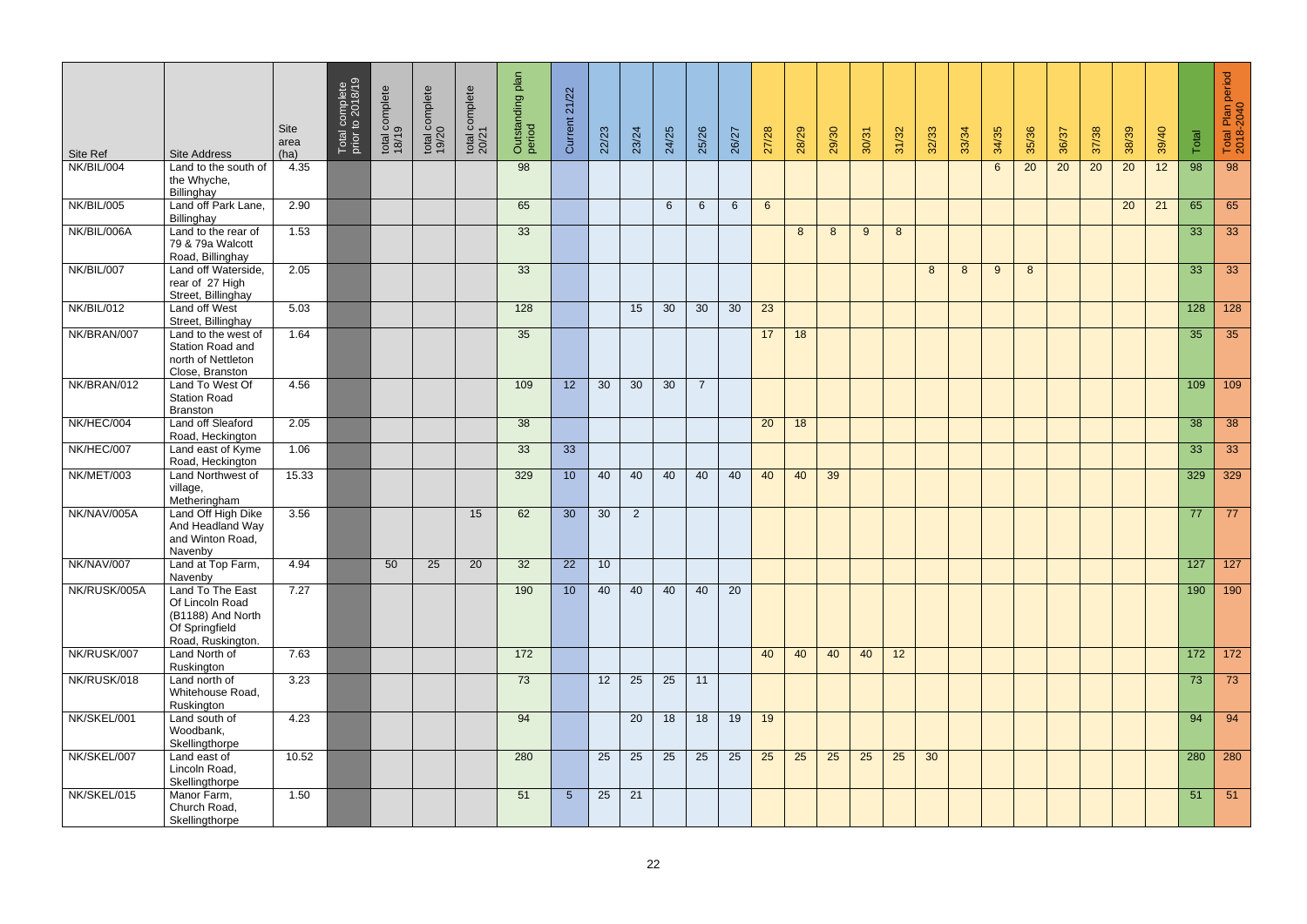| Site Ref         | <b>Site Address</b>                                                      | <b>Site</b><br>area<br>(ha) | Total complete<br>prior to 2018/19 | total complete<br>18/19 | total complete<br>19/20 | total complete<br>20/21 | plan<br>Outstanding<br>period | 21/22<br><b>Current</b> | 22/23 | 23/24 | 24/25            | 25/26            | 26/27 | 27/28 | 28/29           | 29/30           | 30/31        | 31/32 | 32/33           | 33/34           | 34/35 | 35/36          | 36/37          | 37/38 | 38/39 | 39/40 | Total | Total Plan period<br>2018-2040 |
|------------------|--------------------------------------------------------------------------|-----------------------------|------------------------------------|-------------------------|-------------------------|-------------------------|-------------------------------|-------------------------|-------|-------|------------------|------------------|-------|-------|-----------------|-----------------|--------------|-------|-----------------|-----------------|-------|----------------|----------------|-------|-------|-------|-------|--------------------------------|
| NK/SKEL/016      | Land south of Ferry                                                      | 4.65                        | $\overline{4}$                     | 16                      | 16                      | 6                       | 62                            | 10 <sup>°</sup>         | 30    | 22    |                  |                  |       |       |                 |                 |              |       |                 |                 |       |                |                |       |       |       | 104   | 100                            |
|                  | Lane,<br>Skellingthorpe                                                  |                             |                                    |                         |                         |                         |                               |                         |       |       |                  |                  |       |       |                 |                 |              |       |                 |                 |       |                |                |       |       |       |       |                                |
| NK/WAD/014       | Land off Grantham<br>Road, South of<br><b>Millers Road</b>               | 3.03                        |                                    |                         |                         | 31                      | 60                            | 30                      | 30    |       |                  |                  |       |       |                 |                 |              |       |                 |                 |       |                |                |       |       |       | 91    | 91                             |
| NK/WAD/015       | Land east of<br>Grantham Road,<br>Waddington                             | 4.39                        |                                    |                         |                         |                         | 82                            |                         |       |       |                  |                  |       | 10    | 10              | 10              | 10           | 10    | 10              | 10              | 10    | $\overline{2}$ |                |       |       |       | 82    | 82                             |
| NK/WAD/023       | Land north of<br>Waddington village,<br>Grantham Road,<br>Waddington     | 6.22                        |                                    | $\overline{4}$          | 47                      | 60                      | 76                            | 66                      | 10    |       |                  |                  |       |       |                 |                 |              |       |                 |                 |       |                |                |       |       |       | 187   | 187                            |
| NK/WAD/024       | Land east of<br>Grantham Road,<br>Waddington                             | 5.22                        |                                    | $\mathbf{3}$            | 15                      | 42                      | 79                            | 32                      | 32    | 15    |                  |                  |       |       |                 |                 |              |       |                 |                 |       |                |                |       |       |       | 139   | 139                            |
| NK/WASH/003      | Land at Pitts Road,<br>Washingborough                                    | 4.39                        |                                    |                         | 42                      | $\mathbf{3}$            | 53                            | 8 <sup>°</sup>          | 9     | 9     | 9                | 9                | 9     |       |                 |                 |              |       |                 |                 |       |                |                |       |       |       | 98    | 98                             |
| NK/WASH/006      | Land south of Fen<br>Road,<br>Washingborough                             | 8.28                        |                                    |                         |                         |                         | 185                           |                         |       | 10    | 20               | 30               |       | 20    | 20              | 20              | 20           | 20    | 20              | $5\overline{)}$ |       |                |                |       |       |       | 185   | 185                            |
| NK/WSH/002       | Land to the north of<br>Witham St Hughs<br>(Phase 3)                     | 69.11                       |                                    |                         |                         |                         | 1250                          | 10 <sup>°</sup>         | 95    | 125   | $\overline{125}$ | $\overline{125}$ | 98    | 120   | 120             | 120             | 120          | 120   | $\overline{72}$ |                 |       |                |                |       |       |       |       | 1250 1250                      |
| WL/BARD/012A     | Land to the north of<br>Abbey Road and<br>Wragby Road,<br>Bardney        | 2.88                        |                                    |                         |                         |                         | 54                            |                         |       |       |                  |                  |       |       |                 | 15              | 15           | 15    | 9               |                 |       |                |                |       |       |       | 54    | 54                             |
| WL/BARD/020      | Land at Field Lane,<br>east of Wragby<br>Road, Bardney                   | 3.41                        | 26                                 |                         |                         |                         | 65                            |                         |       | 32    | 33               |                  |       |       |                 |                 |              |       |                 |                 |       |                |                |       |       |       | 91    | 65                             |
| WL/BARD/021      | Land west of<br>Hancock Drive,<br>Bardney                                | 4.80                        |                                    | 30                      | 9                       | $5\overline{)}$         | 118                           |                         | 15    | 15    | 15               | 15               | 15    | 15    | 15              | 12              |              |       |                 |                 |       |                |                |       |       |       | 162   | 162                            |
| WL/CW/001        | Land North of<br>Rudgard Avenue,<br>Cherry Willingham                    | 5.17                        |                                    |                         |                         |                         | 97                            |                         |       |       |                  |                  |       | 25    | 25              | 25              | 22           |       |                 |                 |       |                |                |       |       |       | 97    | 97                             |
| <b>WL/CW/002</b> | Land East of<br>Rudgard Avenue,<br>Cherry Willingham                     | 5.93                        |                                    |                         |                         |                         | 133                           |                         |       |       |                  |                  |       |       |                 |                 | $\mathbf{3}$ | 25    | 25              | 25              | 25    | 25             | 5 <sup>5</sup> |       |       |       | 133   | 133                            |
| <b>WL/CW/003</b> | Land East of<br>Thornton Way,<br>Cherry Willingham                       | 8.87                        |                                    |                         |                         |                         | 95                            |                         |       |       |                  |                  |       |       |                 |                 |              |       |                 |                 |       |                | 20             | 25    | 25    | 25    | 95    | 95                             |
| <b>WL/CW/009</b> | Land at Eastfield<br>Rise Farm,<br>Fiskerton Road,<br>Cherry Willingham  | 29.25                       |                                    |                         |                         |                         | 155                           |                         |       |       |                  | 20               | 20    | 20    | 20              | 20              | 20           | 20    | 15              |                 |       |                |                |       |       |       | 155   | 155                            |
| WL/DUNH/010      | Land south of<br>Honeyholes Lane,<br>north of Waltham<br>House, Dunholme | 3.38                        |                                    |                         |                         |                         | 63                            |                         |       |       |                  |                  |       | 20    | $\overline{23}$ | $\overline{20}$ |              |       |                 |                 |       |                |                |       |       |       | 63    | 63                             |
| WL/DUNH/011      | Land north of<br>Honeyholes Lane,<br>Dunholme                            | 3.73                        |                                    |                         |                         | 8                       | 56                            | 17                      | 25    | 14    |                  |                  |       |       |                 |                 |              |       |                 |                 |       |                |                |       |       |       | 64    | 64                             |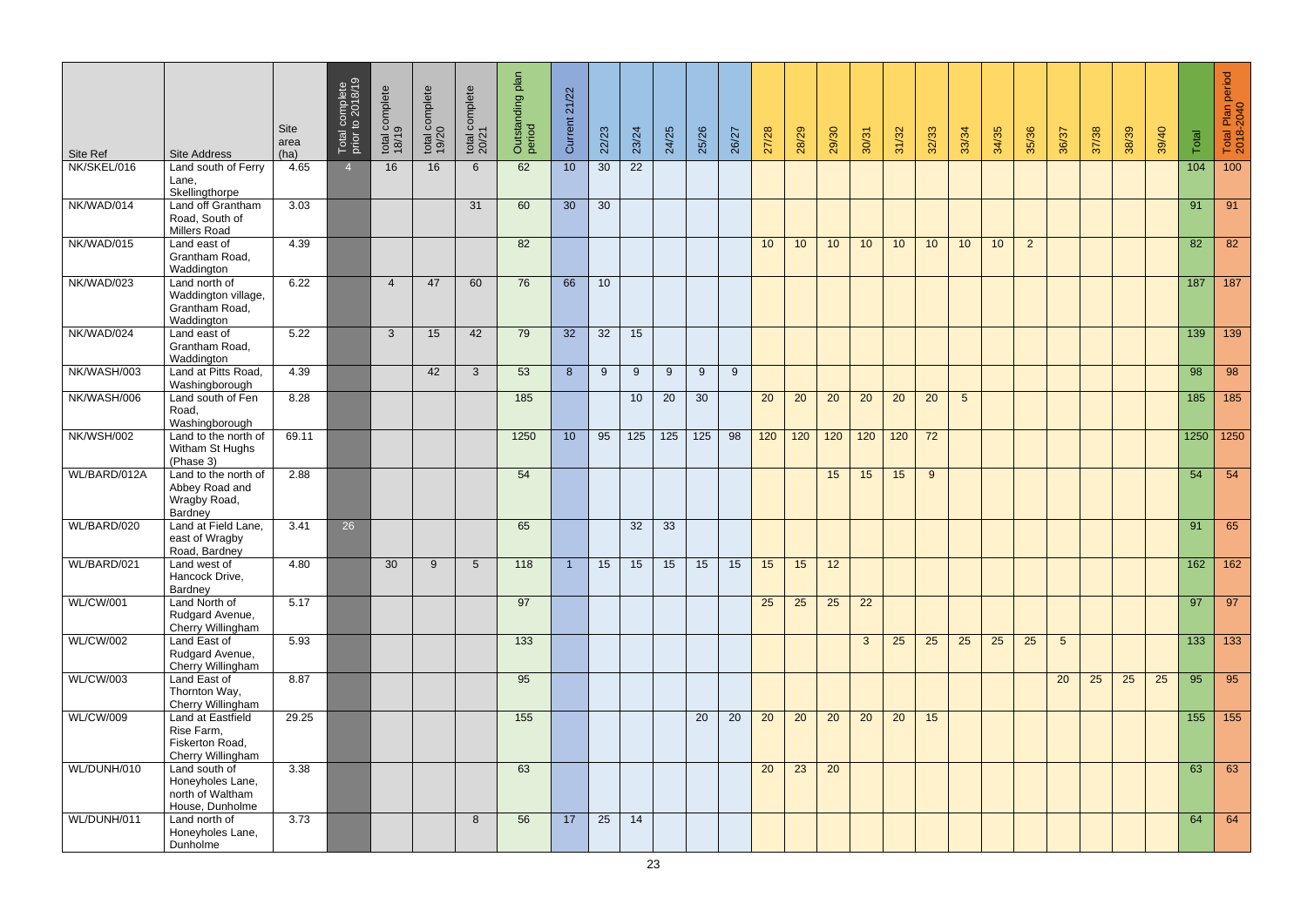|                         |                                                                       | Site<br>area<br>(ha) | Total complete<br>prior to 2018/19 | total complete<br>18/19 | total complete<br>19/20 | total complete<br>20/21 | plan<br>Outstanding<br>period | 21/22<br>Current | 22/23 | 23/24 | 24/25 | 25/26 | 26/27 | 27/28 | 28/29           | 29/30           | 30/31           | 31/32          | 32/33           | 33/34 | 34/35           | 35/36           | 36/37           | 37/38           | 38/39 | 39/40 | Total | Total Plan period<br>2018-2040 |
|-------------------------|-----------------------------------------------------------------------|----------------------|------------------------------------|-------------------------|-------------------------|-------------------------|-------------------------------|------------------|-------|-------|-------|-------|-------|-------|-----------------|-----------------|-----------------|----------------|-----------------|-------|-----------------|-----------------|-----------------|-----------------|-------|-------|-------|--------------------------------|
| Site Ref<br>WL/DUNH/012 | <b>Site Address</b><br>Land to the south of                           | 8.55                 |                                    | $\overline{1}$          | 35                      | 17                      | 211                           | 35               | 35    | 35    | 35    | 35    | 36    |       |                 |                 |                 |                |                 |       |                 |                 |                 |                 |       |       | 264   | 264                            |
|                         | Honeyholes Lane,<br>Dunholme                                          |                      |                                    |                         |                         |                         |                               |                  |       |       |       |       |       |       |                 |                 |                 |                |                 |       |                 |                 |                 |                 |       |       |       |                                |
| WL/KEE/001              | Land south of<br>Stallingborough<br>Road, Keelby                      | 3.83                 |                                    |                         |                         |                         | 80                            |                  |       |       |       |       |       | 15    | 15              | 15              | 15              | 15             | $5\phantom{.0}$ |       |                 |                 |                 |                 |       |       | 80    | 80                             |
| WL/KEE/003              | Land at Church<br>Lane, Keelby                                        | 4.45                 |                                    |                         |                         |                         | 100                           |                  |       |       |       |       |       | 20    | 20              | 20              | 20              | 20             |                 |       |                 |                 |                 |                 |       |       | 100   | 100                            |
| WL/NHAM/010             | Land off Larch<br>Avenue (rear of 67<br>Sudbrooke Lane),<br>Nettleham | 2.44                 |                                    |                         |                         |                         | 46                            |                  |       |       |       |       |       |       |                 | $6^{\circ}$     | 20              | 20             |                 |       |                 |                 |                 |                 |       |       | 46    | 46                             |
| WL/NHAM/011             | East of Brookfield<br>Avenue, Nettleham,<br>Lincoln                   | 3.04                 |                                    |                         |                         |                         | 57                            |                  |       |       |       |       |       | 25    | 25              | $\overline{7}$  |                 |                |                 |       |                 |                 |                 |                 |       |       | 57    | 57                             |
| WL/NHAM/018             | Land north of The<br>Hawthorns,<br>Nettleham                          | 2.79                 |                                    |                         |                         |                         | 63                            |                  |       | 28    | 35    |       |       |       |                 |                 |                 |                |                 |       |                 |                 |                 |                 |       |       | 63    | 63                             |
| WL/NHAM/024A            | Land north of<br>Lechler Close,<br>Nettleham                          | 3.85                 |                                    |                         |                         |                         | 72                            |                  |       |       |       |       |       |       |                 |                 |                 | 15             | 15              | 15    | 15              | 12 <sup>°</sup> |                 |                 |       |       | 72    | 72                             |
| WL/NHAM/032             | Linelands, All<br>Saints Lane,<br>Nettleham                           | 0.38                 |                                    |                         |                         |                         | 30                            |                  |       |       |       |       |       | 30    |                 |                 |                 |                |                 |       |                 |                 |                 |                 |       |       | 30    | 30                             |
| WL/NHAM/034             | Land off High Leas,<br>Nettleham                                      | 4.42                 |                                    |                         |                         |                         | 68                            | 20               | 20    | 20    | 8     |       |       |       |                 |                 |                 |                |                 |       |                 |                 |                 |                 |       |       | 68    | 68                             |
| WL/SAXI/004             | Land off Sykes<br>Lane, Saxilby,<br>Lincoln                           | 7.17                 |                                    |                         |                         |                         | 134                           |                  |       |       |       |       |       | 9     | 25              | 25              | 25              | 25             | 25              |       |                 |                 |                 |                 |       |       | 134   | 134                            |
| WL/SAXI/007             | Land west of<br>Rutherglen Park,<br>Saxilby                           | 0.82                 |                                    |                         |                         |                         | 17                            |                  |       |       |       |       |       |       |                 |                 |                 |                |                 | 10    | $\overline{7}$  |                 |                 |                 |       |       | 17    | 17                             |
| WL/SAXI/013             | Land off Church<br>Lane, Saxilby                                      | 10.09                |                                    | 16                      | 75                      | 41                      | 101                           | 35               | 25    | 25    | 16    |       |       |       |                 |                 |                 |                |                 |       |                 |                 |                 |                 |       |       | 233   | 233                            |
| WL/SAXI/014             | Land off Sturton<br>Road, Saxilby                                     | 5.54                 |                                    |                         | 21                      | 29                      | 83                            | 30               | 30    | 23    |       |       |       |       |                 |                 |                 |                |                 |       |                 |                 |                 |                 |       |       | 133   | 133                            |
| WL/SCO/011              | Land west of North<br>Moor Road, Scotter                              | 2.07                 |                                    |                         |                         |                         | 51                            |                  |       |       |       |       |       | 20    | 20              | 11              |                 |                |                 |       |                 |                 |                 |                 |       |       | 51    | 51                             |
| WL/SCO/012              | Land east of North<br>Moor Road, Scotter                              | 1.68                 |                                    |                         |                         |                         | 42                            |                  |       |       |       |       |       | 10    | 10              | 10              | 10              | 2 <sup>2</sup> |                 |       |                 |                 |                 |                 |       |       | 42    | 42                             |
| WL/WELT/001A            | Prebend Lane,<br>Welton, Lincoln,<br>LN2 3JR                          | 10.38                |                                    |                         |                         |                         | 195                           |                  |       |       |       |       |       |       | 15              | 15              | 15              | 15             | 20              | 20    | 20              | 15              | 15              | 15              | 15    | 15    | 195   | 195                            |
| WL/WELT/003             | Land at The<br>Hardings, Welton                                       | 2.26                 |                                    |                         |                         |                         | 50                            |                  |       |       |       |       |       | 10    | $\overline{20}$ | $\overline{20}$ |                 |                |                 |       |                 |                 |                 |                 |       |       | 50    | 50                             |
| WL/WELT/007             | Land east of<br>Prebend Lane,<br>Welton                               | 4.88                 |                                    |                         |                         |                         | 104                           |                  |       |       |       |       |       |       | 14              | 30              | 30 <sup>°</sup> | 30             |                 |       |                 |                 |                 |                 |       |       | 104   | 104                            |
| WL/WELT/008A            | Land north of 77<br>Eastfield Lane,<br>Welton                         | 5.82                 |                                    |                         |                         |                         | 109                           |                  |       |       |       |       |       |       |                 |                 |                 |                | 9               | 20    | $\overline{20}$ | $\overline{20}$ | $\overline{20}$ | $\overline{20}$ |       |       | 109   | 109                            |
| WL/WELT/011             | Land east of<br>Prebend Lane,<br>Welton                               | 28.35                |                                    |                         |                         | $\overline{27}$         | 261                           | 35               | 35    | 35    | 45    | 35    | 35    | 35    | $6\overline{6}$ |                 |                 |                |                 |       |                 |                 |                 |                 |       |       | 288   | 288                            |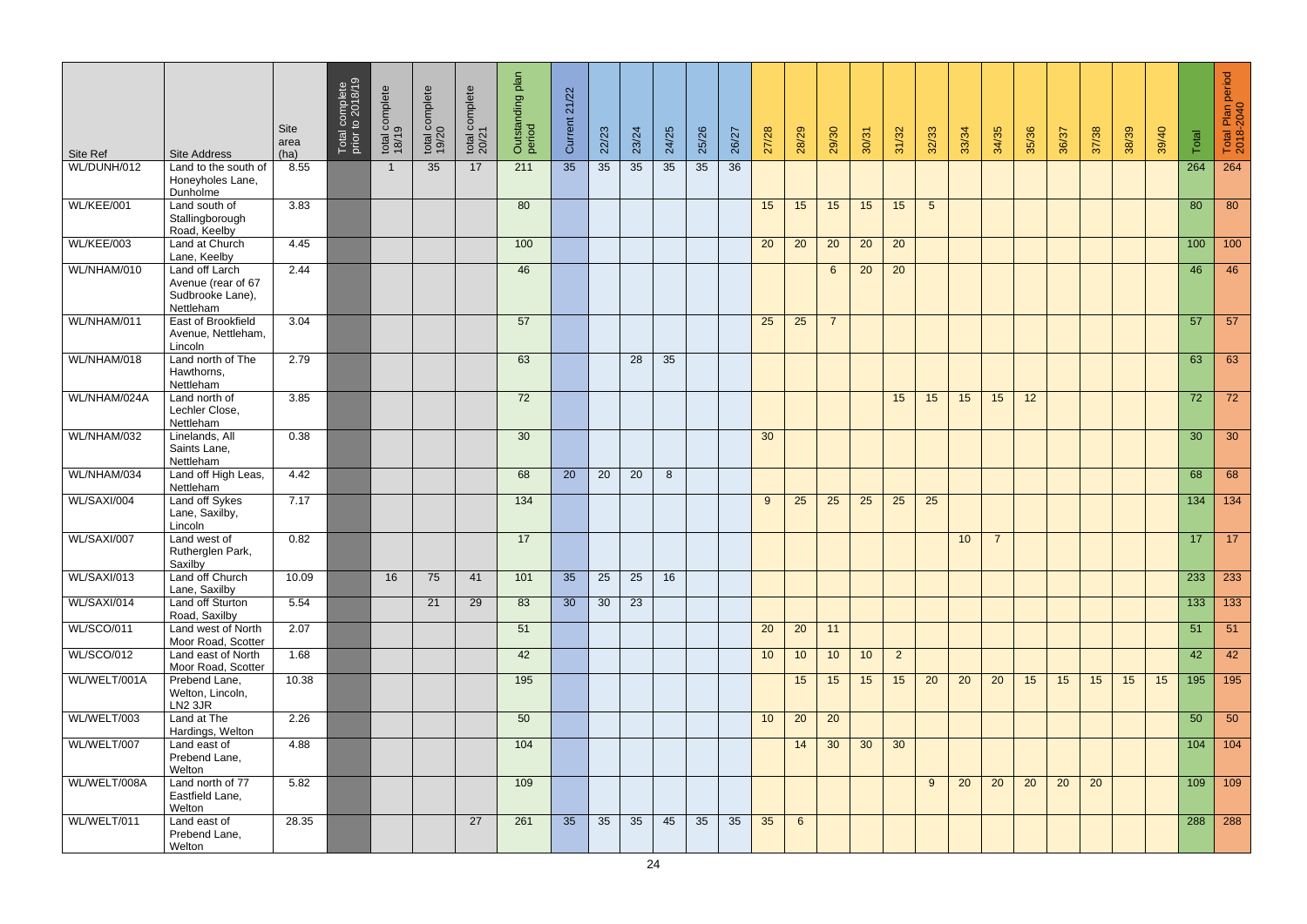| Site Ref     | <b>Site Address</b>                                                                  | Site<br>area<br>(ha) | Total complete<br>prior to 2018/19 | total complete<br>18/19 | total complete<br>19/20 | total complete<br>20/21 | plan<br>Outstanding<br>period | 21/22<br>Current | 22/23           | 23/24                   | 24/25                              | 25/26                   | 26/27                   | 27/28           | 28/29           | 29/30           | 30/31           | 31/32           | 32/33           | 33/34           | 34/35           | 35/36           | 36/37       | 37/38 | 38/39 | 39/40 | Total          | Total Plan period<br>2018-2040 |
|--------------|--------------------------------------------------------------------------------------|----------------------|------------------------------------|-------------------------|-------------------------|-------------------------|-------------------------------|------------------|-----------------|-------------------------|------------------------------------|-------------------------|-------------------------|-----------------|-----------------|-----------------|-----------------|-----------------|-----------------|-----------------|-----------------|-----------------|-------------|-------|-------|-------|----------------|--------------------------------|
| NK/BAS/007   | Land south of                                                                        | 2.68                 |                                    |                         |                         |                         | 24                            |                  |                 |                         |                                    |                         |                         | $6\phantom{1}$  | $6\phantom{1}6$ | $6^{\circ}$     | $6\overline{6}$ |                 |                 |                 |                 |                 |             |       |       |       | 24             | 24                             |
|              | Torgate Road and<br>east of Carlton<br>Road                                          |                      |                                    |                         |                         |                         |                               |                  |                 |                         |                                    |                         |                         |                 |                 |                 |                 |                 |                 |                 |                 |                 |             |       |       |       |                |                                |
| NK/BAS/010   | Land at Whites<br>Lane, Bassingham                                                   | 1.77                 |                                    |                         |                         |                         | 35                            |                  |                 |                         |                                    |                         |                         | $\overline{7}$  | $\overline{7}$  | $\overline{7}$  | $\overline{7}$  | $\overline{7}$  |                 |                 |                 |                 |             |       |       |       | 35             | 35                             |
| NK/DIG/001   | Land North of<br>Station Road,<br>Digby                                              | 3.08                 |                                    |                         |                         | $\overline{2}$          | 44                            | 15               |                 |                         |                                    |                         |                         | 15              | 14              |                 |                 |                 |                 |                 |                 |                 |             |       |       |       | 46             | 46                             |
| NK/DIG/006   | <b>Land off Station</b><br>Road, Digby                                               | 1.23                 |                                    |                         |                         |                         | $\overline{0}$                |                  |                 |                         |                                    |                         |                         |                 |                 |                 |                 |                 |                 |                 |                 |                 |             |       |       |       | $\overline{0}$ | $\overline{0}$                 |
| NK/DUNS/001  | Land off Fen Lane,<br>Dunston                                                        | 1.49                 |                                    |                         |                         |                         | 25                            |                  |                 | $\overline{4}$          | $\overline{7}$                     | $\overline{2}$          |                         | $6\overline{6}$ | $6\overline{6}$ |                 |                 |                 |                 |                 |                 |                 |             |       |       |       | 25             | $\overline{25}$                |
| NK/EAG/005   | Land at Back Lane,<br>Eagle                                                          | 0.94                 |                                    |                         |                         |                         | 16                            |                  |                 |                         |                                    |                         |                         | 8               | 8               |                 |                 |                 |                 |                 |                 |                 |             |       |       |       | 16             | 16                             |
| NK/GHAL/002  | Land at Hall Farm,<br><b>Great Hale</b>                                              | 1.10                 |                                    |                         |                         |                         | 19                            | $\overline{4}$   | $\overline{4}$  |                         |                                    |                         |                         | $\overline{4}$  | $\overline{4}$  | $\mathbf{3}$    |                 |                 |                 |                 |                 |                 |             |       |       |       | 19             | 19                             |
| NK/GREY/001  | Orchard House,<br>Rauceby Hospital,<br>Grantham Road<br>South, Greylees,<br>Sleaford | 1.95                 |                                    |                         |                         |                         | 40                            |                  | 10 <sup>°</sup> | 20                      | 10                                 |                         |                         |                 |                 |                 |                 |                 |                 |                 |                 |                 |             |       |       |       | 40             | 40                             |
| NK/LEAS/001  | Land off Meadow<br>Lane, Leasingham                                                  | 2.01                 |                                    |                         |                         |                         | 25                            |                  |                 |                         |                                    |                         |                         |                 |                 |                 |                 |                 |                 |                 | $\overline{7}$  | 9               | $9^{\circ}$ |       |       |       | 25             | $\overline{25}$                |
| NK/LEAS/006  | Land north of Moor<br>Lane, Leasingham                                               | 5.22                 |                                    |                         |                         |                         | 78                            |                  |                 |                         |                                    |                         |                         | 10              | 10              | 10              | 10              | 10              | 10              | 10              | 8 <sup>°</sup>  |                 |             |       |       |       | 78             | 78                             |
| NK/POT/007   | Land at Station<br>Road and Cross<br>Street,<br>Potterhanworth                       | 1.30                 |                                    |                         |                         |                         | 18                            |                  | 6               | 6                       | $6\overline{6}$                    |                         |                         |                 |                 |                 |                 |                 |                 |                 |                 |                 |             |       |       |       | 18             | 18                             |
| NK/WELB/006  | Land at Borfa-Wen<br>Farm, Hall Orchard<br>Lane, Welbourn                            | 0.50                 |                                    |                         |                         |                         | 14                            |                  | $\overline{2}$  | $\overline{\mathbf{3}}$ | $\overline{\overline{\mathbf{3}}}$ | $\overline{\mathbf{3}}$ | $\overline{\mathbf{3}}$ |                 |                 |                 |                 |                 |                 |                 |                 |                 |             |       |       |       | $14$ 14        |                                |
| NK/WELL/002A | Land at Highcliffe,<br>Wellingore                                                    | 1.00                 |                                    |                         |                         |                         | 17                            |                  |                 | 3 <sup>1</sup>          | $\mathbf{3}$                       | $\mathbf{3}$            |                         | $\overline{4}$  | $\overline{4}$  |                 |                 |                 |                 |                 |                 |                 |             |       |       |       | 17             | 17                             |
| NK/WELL/004  | Land at Walnut<br>Tree Field, Off<br><b>Memorial Hall</b><br>Drive, Wellingore       | 1.57                 |                                    |                         |                         |                         | 13                            |                  | $2^{\circ}$     | $\mathbf{3}$            | $\mathbf{3}$                       | $\mathbf{3}$            | $\overline{2}$          |                 |                 |                 |                 |                 |                 |                 |                 |                 |             |       |       |       | 13             | 13                             |
| WL/BLYT/006  | Land to south of<br>Rowan Drive                                                      | 4.15                 |                                    |                         |                         |                         | 62                            |                  |                 |                         |                                    |                         |                         | 10              | 10              | 10              | 10              | 10              | 10              | $\overline{2}$  |                 |                 |             |       |       |       | 62             | 62                             |
| WL/FISK/001A | Land North of Corn<br>Close, Fiskerton                                               | 8.13                 |                                    |                         |                         |                         | 122                           |                  |                 |                         |                                    |                         |                         |                 | 12              | 20              | 20              | 20              | 20              | $\overline{20}$ | 10              |                 |             |       |       |       | 122            | 122                            |
| WL/HEMC/001  | Land south of<br>A631, Hemswell<br>Cliff                                             | 7.56                 |                                    |                         |                         |                         | 180                           |                  |                 |                         |                                    |                         |                         | $\overline{20}$ | $\overline{20}$ | $\overline{20}$ | $\overline{20}$ | $\overline{20}$ | $\overline{20}$ | $\overline{20}$ | $\overline{20}$ | $\overline{20}$ |             |       |       |       | 180            | 180                            |
| WL/HEMC/006  | Land north of A631<br>and east of Minden<br>Place, Hemswell<br>Cliff                 | 6.87                 |                                    |                         |                         |                         | 103                           |                  |                 |                         |                                    |                         |                         |                 |                 |                 |                 |                 |                 |                 |                 | 20              | 20          | 23    | 20    | 20    | 103            | 103                            |
| WL/HEMC/007  | Land off Lancaster<br>Green, Hemswell<br>Court, Hemswell<br>Cliff, Lincolnshire      | 1.33                 |                                    |                         |                         |                         | 38                            | 14               | 14              | 10                      |                                    |                         |                         |                 |                 |                 |                 |                 |                 |                 |                 |                 |             |       |       |       | 38             | 38                             |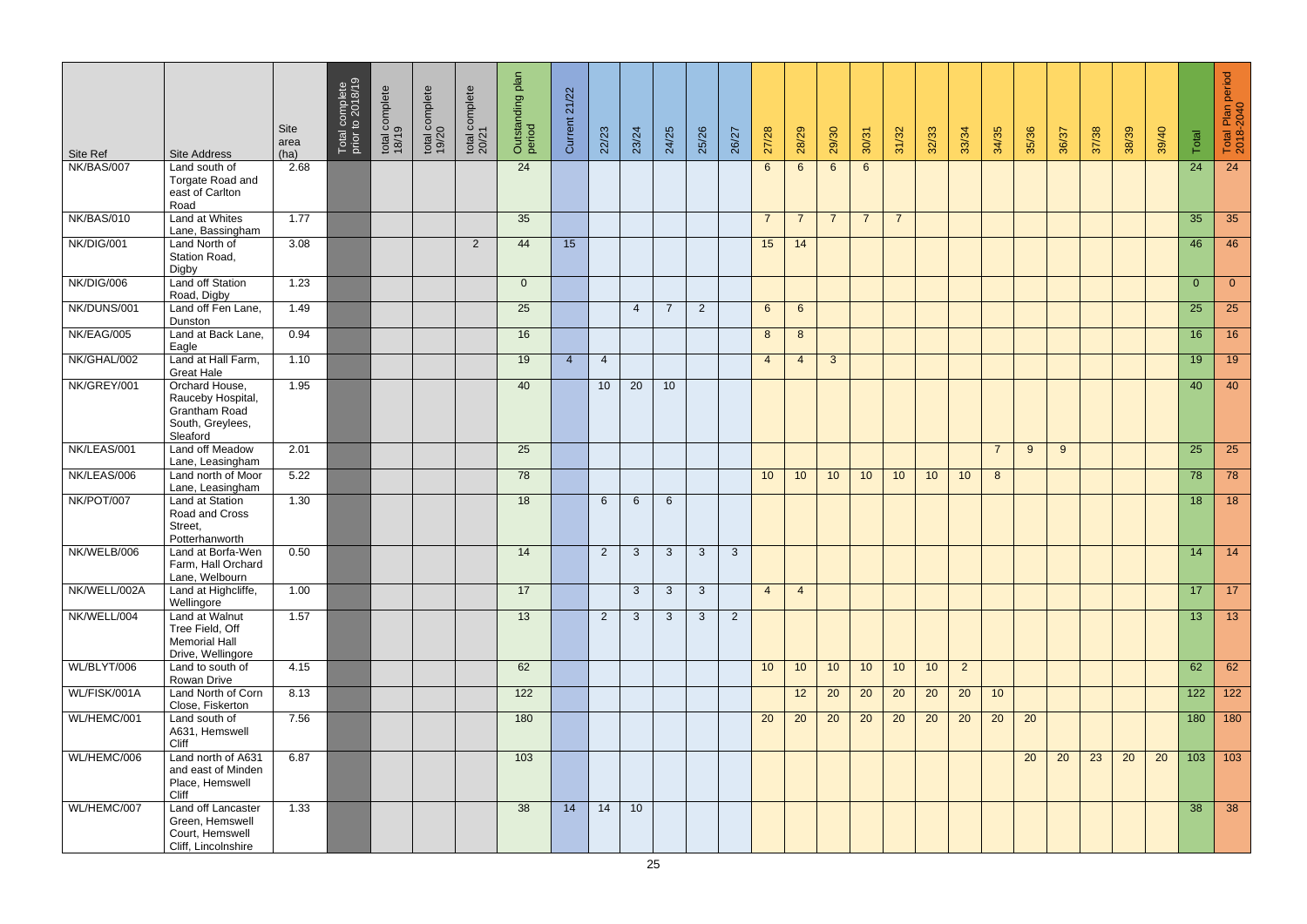| Site Ref          | <b>Site Address</b>                                                                                | Site<br>area<br>(ha) | Total complete<br>prior to 2018/19 | total complete<br>18/19 | total complete<br>19/20 | total complete<br>20/21 | Outstanding plan<br>period | 21/22<br>Current | 22/23          | 23/24           | 24/25          | 25/26          | 26/27 | 27/28           | 28/29          | 29/30          | 30/31          | 31/32           | 32/33           | 33/34           | 34/35           | 35/36          | 36/37          | 37/38          | 38/39          | 39/40          | Total           | Total Plan period<br>2018-2040 |
|-------------------|----------------------------------------------------------------------------------------------------|----------------------|------------------------------------|-------------------------|-------------------------|-------------------------|----------------------------|------------------|----------------|-----------------|----------------|----------------|-------|-----------------|----------------|----------------|----------------|-----------------|-----------------|-----------------|-----------------|----------------|----------------|----------------|----------------|----------------|-----------------|--------------------------------|
| <b>WL/ING/006</b> | The Old Scrapyard,<br>Stow Road,<br>Ingham,<br>Lincolnshire                                        | 1.68                 |                                    |                         |                         |                         | 34                         |                  |                |                 |                |                |       | 10              | 10             | 10             | $\overline{4}$ |                 |                 |                 |                 |                |                |                |                |                | $\overline{34}$ | 34                             |
| WL/LEA/003        | Land south of<br>Willingham Road,<br>Lea, Gainsborough                                             | 3.04                 |                                    |                         |                         |                         | 60                         |                  | 30             | 30              |                |                |       |                 |                |                |                |                 |                 |                 |                 |                |                |                |                |                | 60              | 60                             |
| WL/MAR/016        | Land off Stow Park<br>Road, Marton                                                                 | 4.37                 |                                    |                         |                         |                         | 39                         |                  | 19             | 20              |                |                |       |                 |                |                |                |                 |                 |                 |                 |                |                |                |                |                | 39              | 39                             |
| WL/MIDR/002       | Gainsborough<br>Road, Middle<br>Rasen (North &<br>West of the Nags<br><b>Head Public</b><br>House) | 1.21                 |                                    |                         |                         |                         | 21                         |                  |                |                 |                |                |       | $\overline{7}$  | $\overline{7}$ | $\overline{7}$ |                |                 |                 |                 |                 |                |                |                |                |                | 21              | 21                             |
| WL/NTON/003       | Land north of<br>Moortown Road,<br>Nettleton                                                       | 1.96                 |                                    |                         |                         |                         | 25                         |                  |                |                 | $\overline{7}$ | 6              | 6     | $6\phantom{1}6$ |                |                |                |                 |                 |                 |                 |                |                |                |                |                | 25              | 25                             |
| <b>WL/SC/003</b>  | Land to the<br>southwest of Main<br>Street, Scothern                                               | 3.53                 |                                    |                         |                         |                         | 53                         |                  |                |                 |                |                |       | $\mathbf{3}$    | 10             | 10             | 10             | 10              | 10              |                 |                 |                |                |                |                |                | 53              | 53                             |
| WL/SC/004A        | Land off Juniper<br>Drive, Scothern                                                                | 2.72                 |                                    |                         |                         |                         | 41                         |                  |                |                 |                |                |       |                 |                |                | 10             | 10              | 11              | 10              |                 |                |                |                |                |                | 41              | 41                             |
| WL/STUR/003       | Land at High<br>Street, south of<br>School Lane,<br>Sturton by Sto                                 | 1.76                 |                                    |                         |                         |                         | 30                         |                  |                |                 |                |                |       |                 |                |                | 10             | 10              | 10              |                 |                 |                |                |                |                |                | 30              | 30 <sup>7</sup>                |
| WL/STUR/006A      | Land to rear of<br>Gilberts Farm,<br>Saxilby Road and<br>Tillbridge Lane,<br>Sturton by Stow       | 2.62                 |                                    |                         |                         |                         | 39                         |                  |                |                 |                |                |       | 10              | 10             | 10             | 9              |                 |                 |                 |                 |                |                |                |                |                | 39              | 39                             |
| WL/STUR/007       | Land adj Obam Lift<br>Services Ltd,<br>Tillbridge Lane,<br>Sturton by Stow,<br>Lincolnshire        | 0.70                 |                                    |                         |                         |                         | 10                         |                  |                | $\mathbf{3}$    | $\mathbf{3}$   | $\overline{4}$ |       |                 |                |                |                |                 |                 |                 |                 |                |                |                |                |                | 10 <sup>°</sup> | 10                             |
| WL/STUR/008       | Queensway, off<br>Saxilby Road,<br>Sturton by Stow                                                 | 0.38                 |                                    |                         |                         |                         | 14                         |                  | 14             |                 |                |                |       |                 |                |                |                |                 |                 |                 |                 |                |                |                |                |                | 14              | 14                             |
| <b>WL/SUD/002</b> | Sudbrooke Farm,<br>Sudbrooke                                                                       | 20.93                |                                    |                         | -1                      | 14                      | 140                        | $\overline{30}$  | 40             | 40              | 30             |                |       |                 |                |                |                |                 |                 |                 |                 |                |                |                |                |                | 155             | 155                            |
| WL/WAD/007        | Land west and<br>north of 4 Kirton<br>Road, Waddingham                                             | 2.28                 |                                    |                         |                         |                         | 34                         |                  |                |                 |                |                |       |                 |                |                |                |                 |                 | $5\phantom{.0}$ | $5\phantom{.0}$ | 5 <sup>5</sup> | 5 <sup>5</sup> | 5 <sup>5</sup> | 5 <sup>5</sup> | $\overline{4}$ | 34              | 34                             |
| WL/WAD/008        | Land south of<br>Kirton Road,<br>Waddingham                                                        | 0.91                 |                                    |                         |                         |                         | 15                         |                  |                |                 |                |                |       |                 |                |                | 5 <sup>5</sup> | $5\phantom{.0}$ | $5\overline{)}$ |                 |                 |                |                |                |                |                | 15              | 15                             |
| NK/ANW/001        | Land at Anwick<br>Manor, 80 Main<br>Road, Anwick,<br>Sleaford,<br>Lincolnshire                     | 0.65                 |                                    |                         |                         |                         | 12                         |                  | $6\phantom{1}$ | $6\overline{6}$ |                |                |       |                 |                |                |                |                 |                 |                 |                 |                |                |                |                |                | 12              | 12                             |